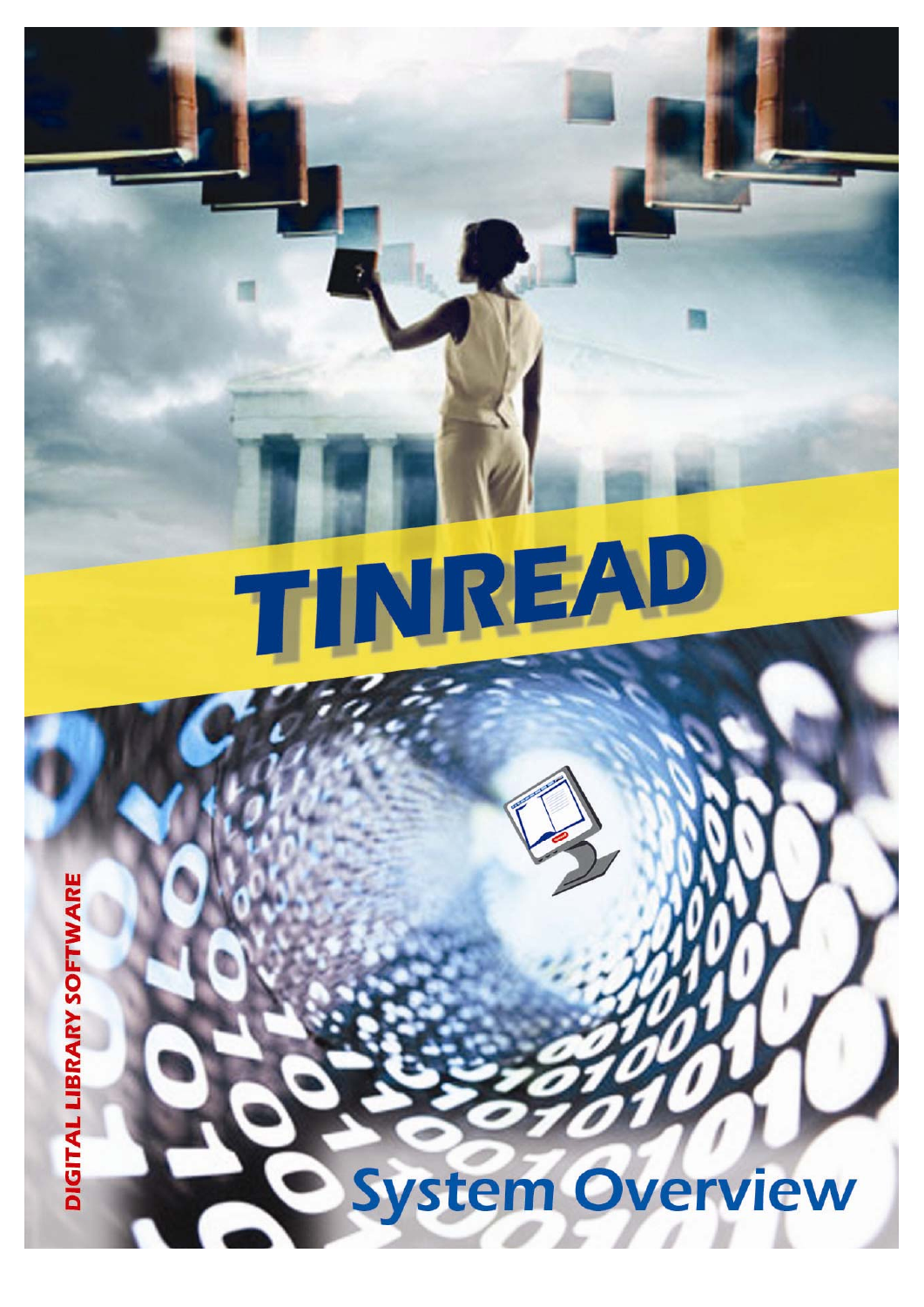

# **TINREAD**

# SYSTEM OVERVIEW

April 2007

79-91 Traian Popovici, 031422 Bucharest, Romania Tel: +40 21 321.19.91 Fax: +40 21 323.61.04 sales@ime.ro www.tinread.ro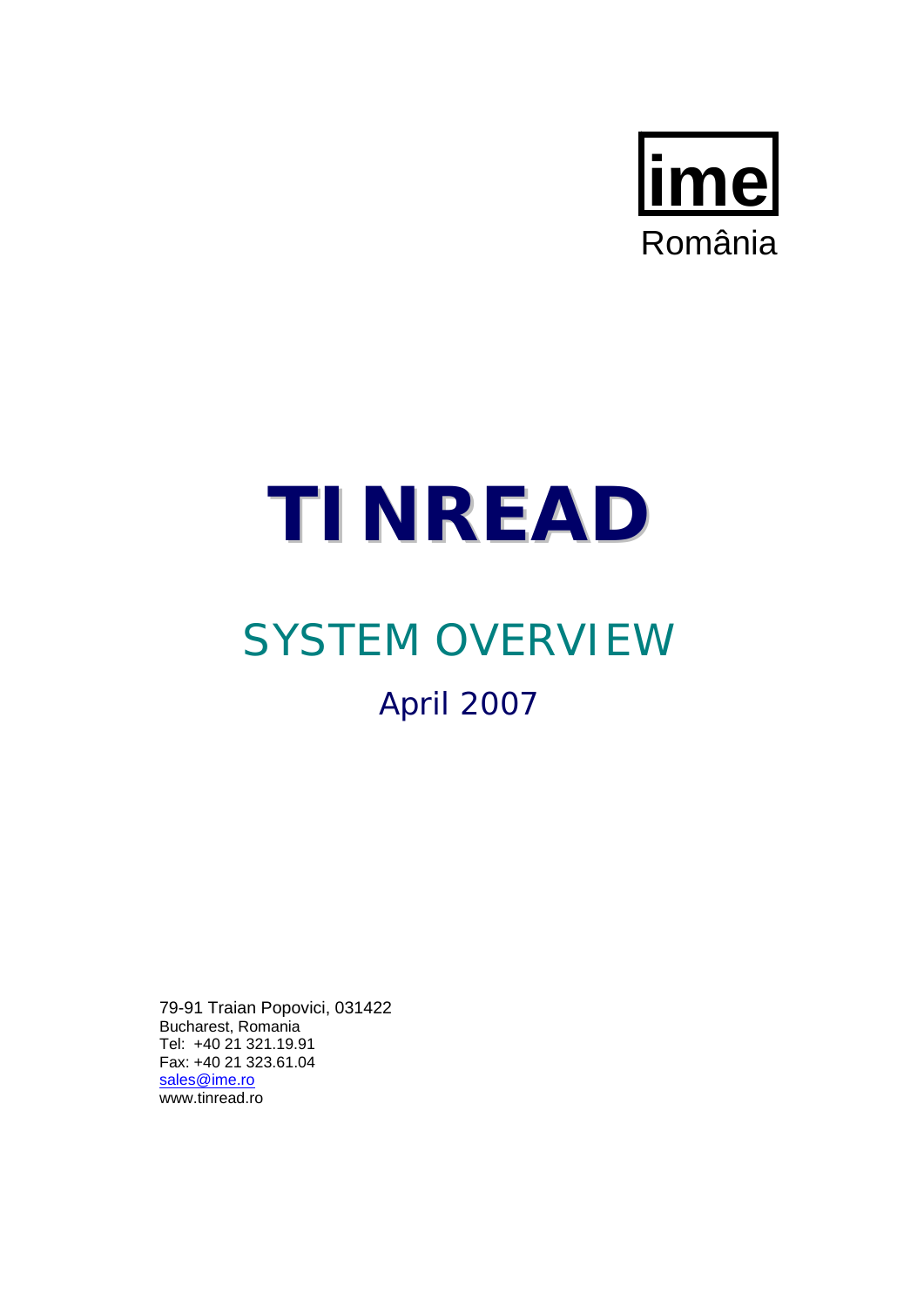# **CONTENTS**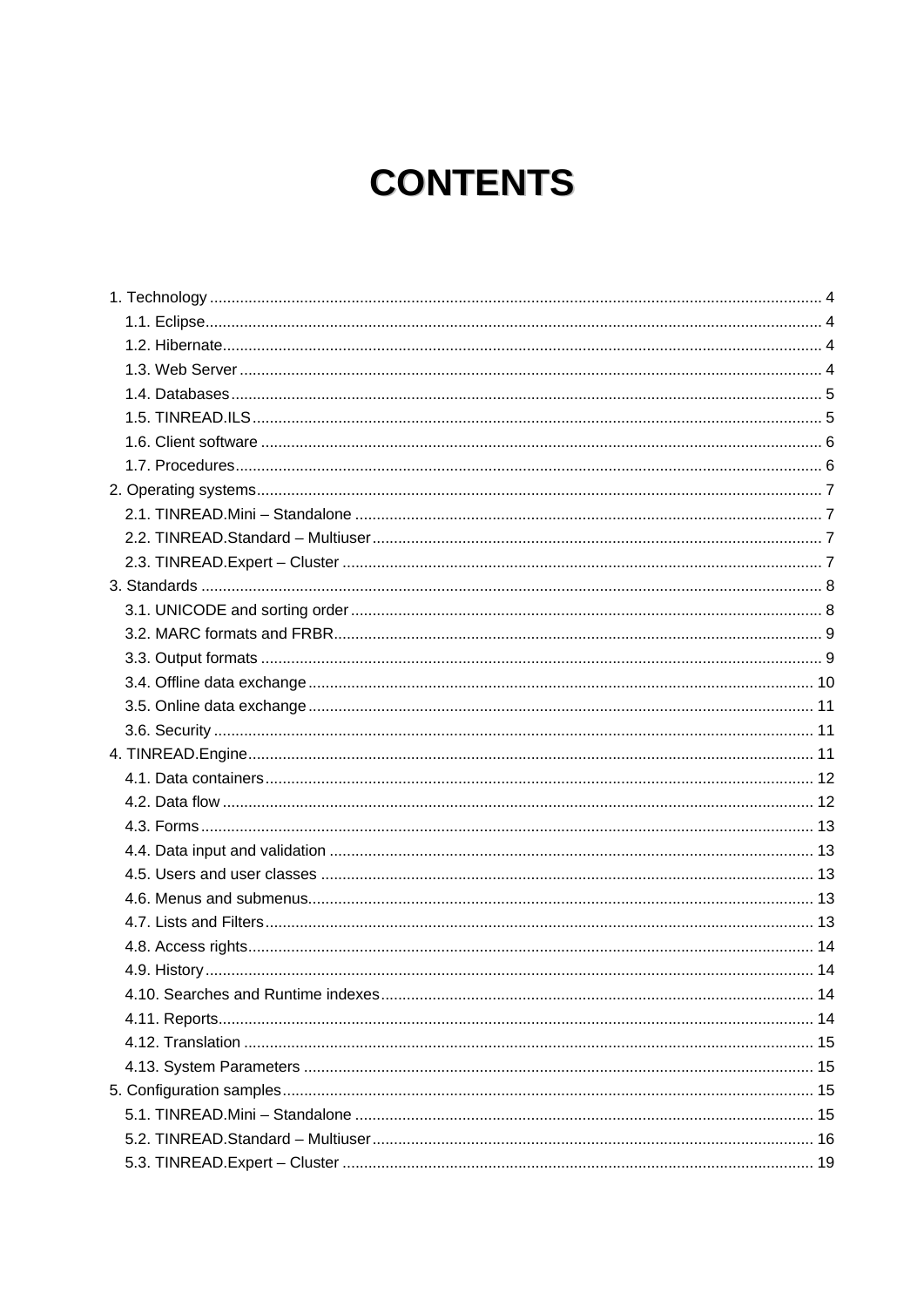# **TINREAD**

### **System Overview**

# **1. Technology**

**TINREAD.Engine** is designed to be a flexible, customizable, high performance, fast and easy to use, scalable, robust, secure and modular platform for the fast development of applications for modern libraries. Each of these goals requires the appropriate technology and tools. Java (**J2EE**) and **SQL** technology meet such criteria and were the ones selected for such a complex project. Java Platform, Enterprise Edition (Java EE) is the industry standard for developing portable, robust, scalable and secure server-side Java applications. Built on the solid foundation of Java SE, Java EE provides web services, component model, management, and communications APIs that make it the industry standard for implementing enterprise class service-oriented architecture (**SOA**) and web 2.0 applications. The database connectivity is performed via **JDBC** drivers thus making the software 100% pure Java allowing it to be platform independent.

The most popular application developed with TINREAD.Engine is **TINREAD.ILS**. Because this application is the subject referred in most cases, anytime when no other qualifier is specified but **TINREAD,** we mean the ILS application TINREAD.ILS. The functionality of an ILS or DLS is available in TINREAD.ILS (or simply TINREAD). The generator used for the deployment of this popular application is TINREAD.Engine.

#### **1.1. Eclipse**

**Eclipse** [www.eclipse.org] platform is the development environment used for TINREAD.Engine itself. *Eclipse* is an open source community whose projects are focused on providing an extensible development platform, a vendor-neutral open development platform and application frameworks for building software. *Eclipse* based tools give developers freedom of choice in a multi-language, multiplatform, multi-vendor environment. *Eclipse* provides a plug-in based framework that makes it easier to create, integrate and utilize software tools, saving time and money. By collaborating and exploiting core integration technology, tool producers can leverage platform reuse and concentrate on core competencies to create new development technology. The Eclipse Platform is written in the Java language and comes with extensive plug-in construction toolkits and examples. It has already been deployed on a range of development workstations including Linux, HP-UX, AIX, Solaris, QNX, Mac OS X and Windows based systems. The founding Strategic Developers and Strategic Consumers are Ericsson, HP, IBM, Intel, MontaVista Software, QNX, SAP and Serena Software.

#### **1.2. Hibernate**

**Hibernate** [www.hibernate.org] is a powerful, high performance object/relational persistence and query service used for data modeling in TINREAD.Engine. Hibernate lets one develop persistent classes following object-oriented idiom - including association, inheritance, polymorphism, composition, and collections. Hibernate allows developers to express queries in its own portable SQL extension (HQL), as well as in native SQL, or with an object-oriented Criteria and Example API. Unlike many other persistence solutions, Hibernate does not hide the power of SQL from you and guarantees that your investment in relational technology and knowledge is as valid as always.

#### **1.3. Web Server**

**Apache Tomcat** [http://tomcat.apache.org] is the server-side component used in most of TINREAD implementations. *Apache Tomcat* is the servlet container that is used in the official Reference Implementation for the Java Servlet and JavaServer Pages technologies. The Java Servlet and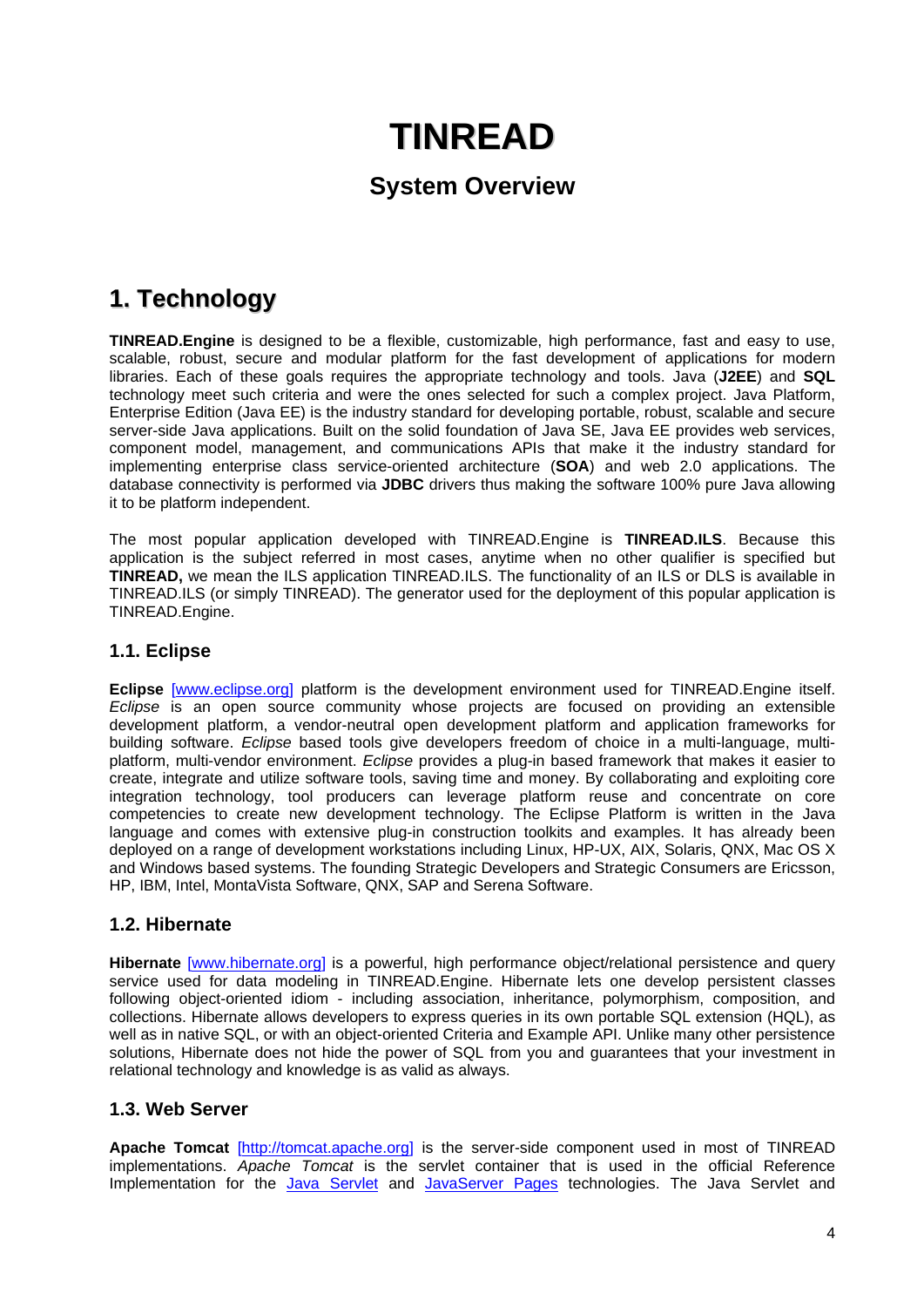JavaServer Pages specifications are developed by **Sun** under the Java Community Process. *Apache Tomcat* is developed in an open and participatory environment. *Apache Tomcat* is intended to be a collaboration of the best-of-breed developers from around the world. The *Apache* projects are characterized by a collaborative, consensus based development process, and a desire to create high quality software that leads the way in its field.

TINREAD.Engine was designed from the very beginning of the project in order to be a platform independent framework. *Eclipse* and *Hibernate* obey this basic principle and the output of this development tools are Java files containing the application itself. These files can be deployed to users using any other alternative Web Server compatible with J2EE technology. **BEA Weblogic**, **Oracle AS**, **IBM Websphere** are 100% compatible with TINREAD.Engine applications and are alternative solutions for the Web Server component.

#### **1.4. Databases**

TINREAD.Engine is a relational database platform and customers have two choices to use the database engine: as an open source or as a commercial database system. The open source choice is PostGresql [www.postgresql.org] and the commercial option is Oracle [www.oracle.com].

**PostgreSQL** is a powerful, open source relational database system. It has more than 15 years of active development and a proven architecture that has earned it a strong reputation for reliability, data integrity, and correctness. It runs on all major operating systems, including Linux, UNIX (AIX, BSD, HP-UX, SGI IRIX, Mac OS X, Solaris, Tru64), and Windows. It is fully ACID compliant, has full support for foreign keys, joins, views, triggers, and stored procedures (in multiple languages). It includes most SQL92 and SQL99 data types. It also supports storage of binary large objects, including pictures, sounds, or video. It has native programming interfaces for C/C++, Java, Perl, Python, Ruby, Tcl, ODBC, and exceptional documentation.

**Oracle** Database is the first database designed for grid computing, the most flexible and cost-effective way to manage enterprise information. It cuts costs of management while providing the highest possible quality of service. In addition to providing numerous quality and performance enhancements, Oracle Database 10*g* significantly reduces the costs of managing the IT environment, with a simplified installation, greatly reduced configuration and management requirements, and automatic performance diagnosis and SQL tuning. These and other automated management capabilities help improving DBA and developer productivity and efficiency. Moreover, with the second version (Release 2), Oracle is focused on improving efficiencies and reducing the cost of information management.

#### **1.5. TINREAD.ILS**

TINREAD application (TINREAD.ILS) is a flexible solution for libraries. As detailed in *TINREAD – Product Overview,* TINREAD is deployed in three versions, each one covering specific needs for specific markets.

**TINREAD.Mini** is the standalone application designed for small libraries, like school libraries. This version can be used by one single user and has several limitations regarding the total number of records allowed by the system to be stored. Most of TINREAD.Mini systems use **PostGresql** database for obvious reasons.

**TINREAD.Standard** is a powerful version of TINREAD.ILS and its targets are medium and large libraries. This is the Client/Server version of the system designed for Multiuser applications. TINLREAD.Standard has the entire standard functionality of a traditional ILS. Many TINREAD. Standard systems in use are using **PostGresql** for database management but also **Oracle** Database can justify its use in such cases. This version of TINREAD can use any of the two databases with no particular differences for system technical performances.

**TINREAD.Expert** is a modern DLS and you can get with it the very best of TINREAD. The Expert of the family is carefully designed for huge national/international projects involving Information Retrieval. This special version includes the entire functionality of a traditional ILS and adds specific functionality to DLS (Digital Library System). A lot of Expert options are not available in Standard version (ex. FRBR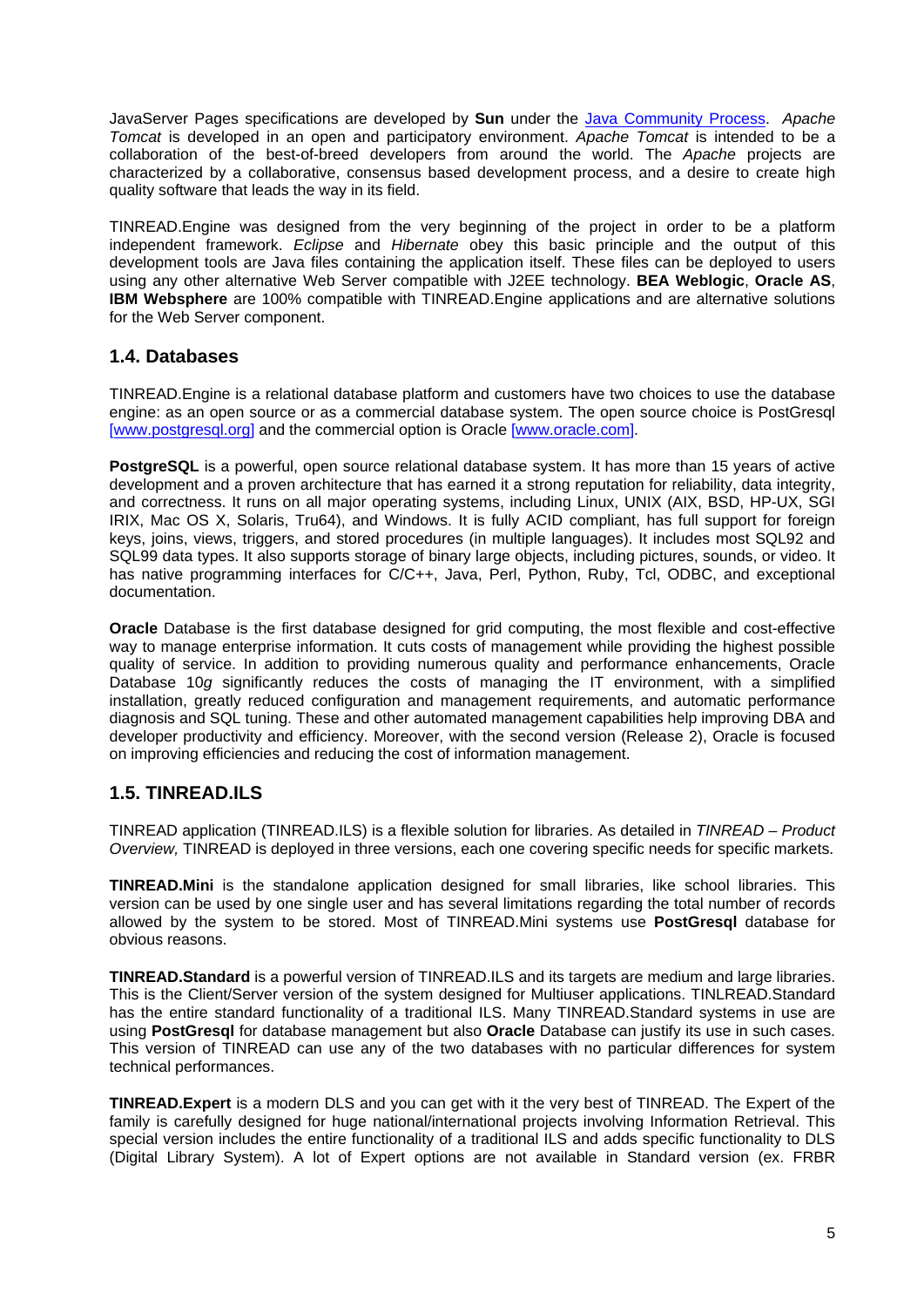cataloguing). Content Management, Real Application Cluster and Disaster Recovery components available from **Oracle** makes it the most suitable RDBMS for such projects.

#### **1.6. Client software**

Eclipse environment used by TINREAD.Engine helps developers maintain Java files representing the source code embedding the functionality of the applications. The interface of TINREAD.Engine generated applications consists of objects that users interact with at runtime. This client interface can be chosen from various options.

The standard option for TINREAD.ILS is the Web Browser interface. In order to get such an interface Eclipse is added with **Tapestry** [http://jakarta.apache.org/tapestry/] framework. Tapestry is a framework for creating dynamic, robust, highly scalable web applications in Java. Tapestry complements and builds upon the standard Java Servlet API, so it is able to work in any servlet container or application server.

On the client side TINREAD users are able to use any graphical Web Browser supporting Cookies & Java Script such as but not restricted to **Internet Explorer** (v. 5.5 or higher), **Netscape** (v. 8.0 or higher)**, Mozilla Firefox or Opera**.

*Tapestry* divides a web application into a set of pages, each constructed from components. This provides a consistent structure, allowing the *Tapestry* framework to assume responsibility for key concerns such as URL construction and dispatch, persistent state storage on the client or on the server, user input validation, localization/internationalization, and exception reporting. Developing *Tapestry* applications involves creating HTML templates using plain HTML, and combining the templates with small amounts of Java code using (optional) XML descriptor files. *Tapestry* brings true object oriented development to Java web applications. *Tapestry* is architected to scale from tiny applications all the way up to massive applications consisting of hundreds of individual pages, developed by large, diverse teams. *Tapestry* easily integrates with any kind of backend, including J2EE, HiveMind and Spring.

**SWT** (The Standard Widget Toolkit) [http://www.eclipse.org/swt/] can be alternatively used to add client interface for TINREAD application. SWT is a widget toolkit for Java designed to provide efficient, portable access to the user-interface facilities of the operating systems on which it is implemented. Using this toolkit with Eclipse, TINREAD client software can be easily deployed like native applications for the host operating system, such as **EXE** files (Windows), **ELF** binaries (Linux) or **Mac** OS X applications.

IBM has donated translations from their products (including SWT) to *Eclipse*. This language pack for SWT contains translations for German, Spanish, French, Italian, Japanese, Korean, Portuguese (Brazil), Traditional Chinese and Simplified Chinese. These translations are based on the Eclipse 3.0.1 build but should work with all 2.1 and 3.0 releases of SWT.

The recommended client interface for TINREAD systems is the Web Browser interface. Client "software" can be easily updated and maintained up to date, and different other aspects involving a better management of the system and commercial aspects are also arguments for such an approach. Even so, any other type of client interface/software as mentioned above can be produced.

#### **1.7. Procedures**

The process of managing such a complex project as TINREAD.Engine made mandatory the use of quality control procedures and comprehensive technical procedures. The model of TINREAD.Engine project was established using **ISO 9001:2001**, **ISO 15288** and **CMM Level 3** (SEI Capability Maturity Model) procedures [http://www.sei.cmu.edu/]. The CMM covers practices for planning, engineering, and managing software development and maintenance. These key practices improve the ability of organizations to meet goals for cost, schedule, functionality, and product quality. The *CMM* establishes a yardstick against which it is possible to control, in a repeatable way, the maturity of an organization's software process. Software modeling was achieved using all levels of **UML** (Unified Modelling Language) [http://www.uml.org/] standard starting with the most general description of Modules interaction down to Function lists and their complete description (input, output, functionality).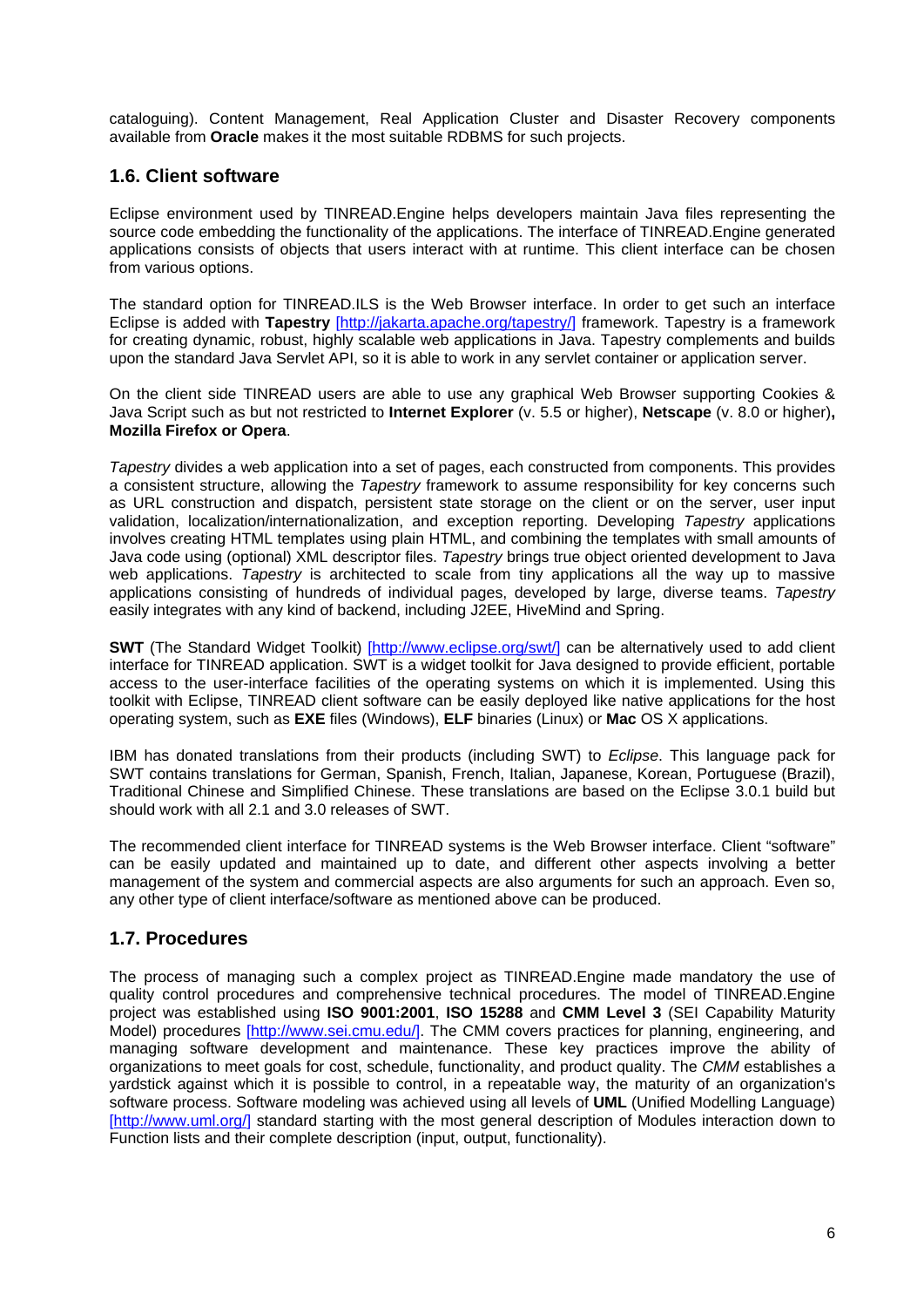# **2. Operating systems**

Each version of TINREAD application has its own demands for technical resources. Hardware resources needed are described in *Configuration Samples* Chapter. Software requirements are presented in the followings.

#### **2.1. TINREAD.Mini – Standalone**

This Single-user version of TINREAD uses a single computer in order to perform both server and client operations. On the client side, software resources needed are minimal as specified in *Client Software* sub-chapter: just a Web Browser supporting *Cookies & Java*. All well-known operating systems meet such criteria so there is no restriction in this.

On the server side, obviously some supplemental conditions need to be met. The Web Server (usually *Tomcat*), the JRE environment and PostGresql database should run on the target operating system. Most of the operating systems meet such conditions.

Some of the operating systems suitable for TINREAD.Mini applications are mentioned below.

- Linux (Red Hat 9, Fedora Core 3, Debian etc)
- Microsoft® Windows XP®, Windows 2000/2003 Server
- **Sun Solaris 10 etc.**

#### **2.2. TINREAD.Standard – Multiuser**

The Multi-user version of TINREAD requires at least two physical machines (computers): the server and the client. The conditions for the client operating system are the same as the ones explained for TINREAD.Mini for obvious reasons.

Server operating system must be able to run the Web Server (usually *Tomcat*), to support the JRE environment and the database chosen for the implementation (PostGresql or Oracle).

#### **Client OS**

- **Linux (Red Hat, Fedora, Debian etc)**
- Microsoft<sup>®</sup> Windows 98, ME, Workstation, XP, Windows 2000/2003 Server
- **Sun Solaris**
- Mac OS X etc.

#### **Server OS**

- **E** Linux (Red Hat 9, Fedora Core 3, Red Hat Enterprise, Debian etc)
- UNIX (AIX, HPUX)
- Microsoft® Windows XP®, Windows 2000/2003 Server
- **Sun Solaris 10 etc.**

#### **2.3. TINREAD.Expert – Cluster**

Highest performances obtained by TINREAD.Expert need special requirements. This version of TINREAD is the one recommended for large scale projects with heavy usage and critical downtime conditions. Such missions are successfully managed by computer farms joined together using Cluster technology.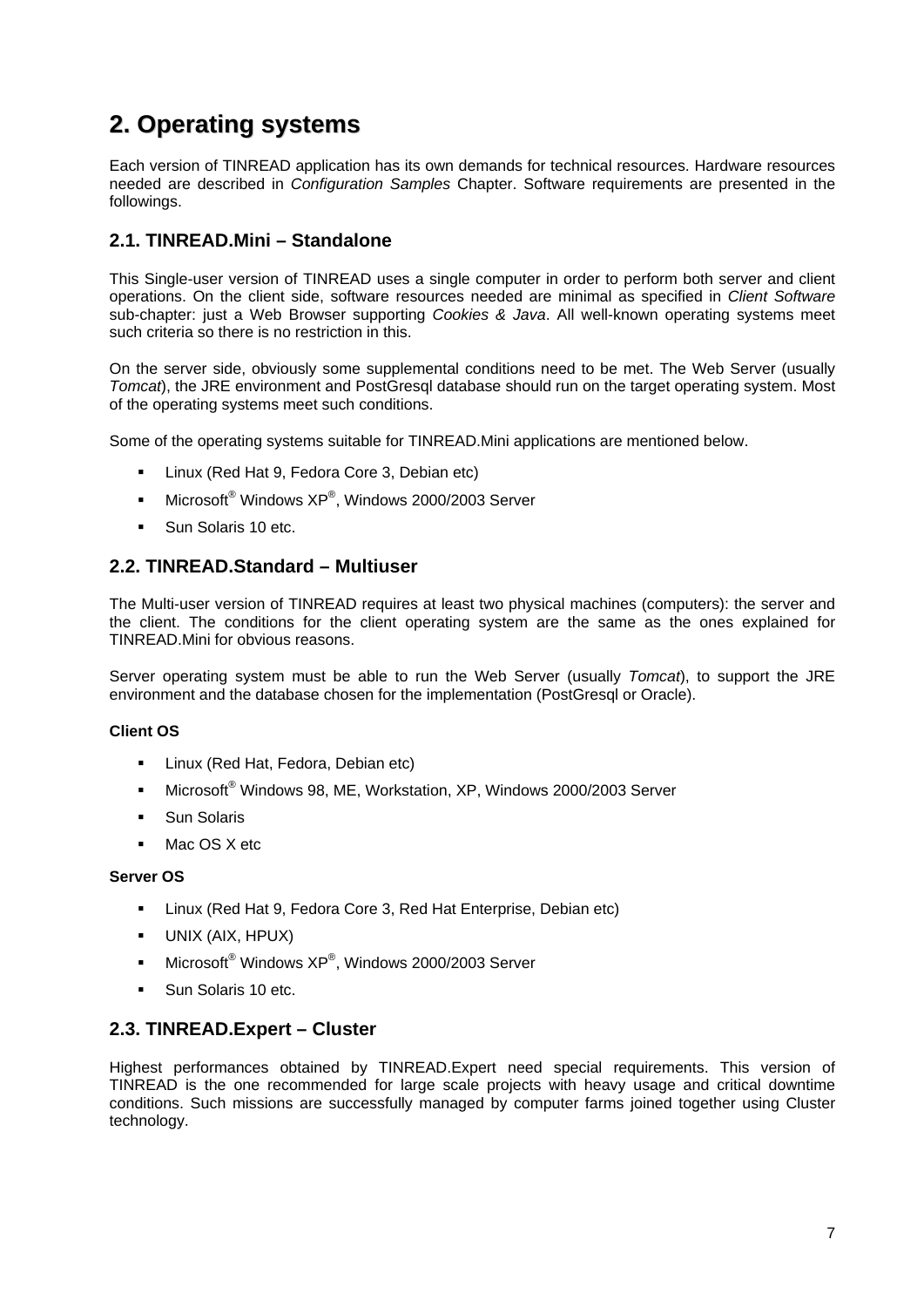#### **Cluster**

TINREAD.Engine scalability allows such an intensive use of TINREAD applications. More power is obtained without any structural changes or source code changes. A simple use of Cluster technology supposes to start using the application with one single server. Afterwards, if the load of this initial machine is critical, another server can be added thus making a group of servers working in a cooperative mode to process client requests.

**RAC** (Real Application Cluster) is the load-balancing solution from Oracle which makes this Database the most suitable for such applications. At operating system level the best certified cluster solution for Linux is Red Hat Enterprise running on IBM Servers making this combination the recommended one.

#### **Client OS**

- **Linux (Red Hat, Fedora, Debian etc)**
- Microsoft<sup>®</sup> Windows 98, ME, Workstation, XP, Windows 2000/2003 Server
- **Sun Solaris**
- **Mac OS x etc.**

#### **Server OS**

- Red Hat Linux Enterprise
- **UNIX (AIX, HPUX)**
- Microsoft<sup>®</sup> Windows 2000/2003 Server

### **3. Standards**

All well-known standards recommended for Integrated Library Systems are fully implemented for TINREAD in order to produce reliable software compliant with best IT&C technologies.

TINREAD is fully UNICODE compliant and adds important features to the simple fact of displaying characters from all languages (i.e. customizable sort order of characters, case/diacritics sensitivity for searches etc). USMARC, UNIMARC or other description standards are used to catalogue documents. All the set of definitions (field, subfield, indicator, help for the usage of the above mentioned) is stored in TINREAD databases and provides the user with helpful information while cataloguing. FRBR descriptions are allowed in TINREAD at two levels: native FRBR or generated FRBR description with a complex set of algorithms transforming standard MARC records. ISO2709 format is used to exchange document descriptions at file level (import/export). Z39.50 and ZING are available as client or server components allowing online exchange of data. Documents are stored in the digital archive in PDF, HTML or XML format ensuring 100% compatibility with third-party software.

#### **3.1. UNICODE and sorting order**

The use of this standard solves the problem of diacritical marks and storing data in different languages. There are several fast methods allowing developers to achieve such tasks but only the full and complete implementation of **UNICODE** standard solves the problem for good. All TINREAD.Engine applications are fully UNICODE compliant. Thus, bibliographical records and full-text can be stored and searched using the Cyrillic, Greek, Chinese or Hebraic alphabet instead of transliterating records written in these alphabets.

Storing different character sets involves sorting them properly. General/predefined sort rules are not always suitable for bibliographical needs. TINREAD.Engine has advanced capabilities to customize sort order at run-time. Three approaches are used to achieve such functionality. **Operating system**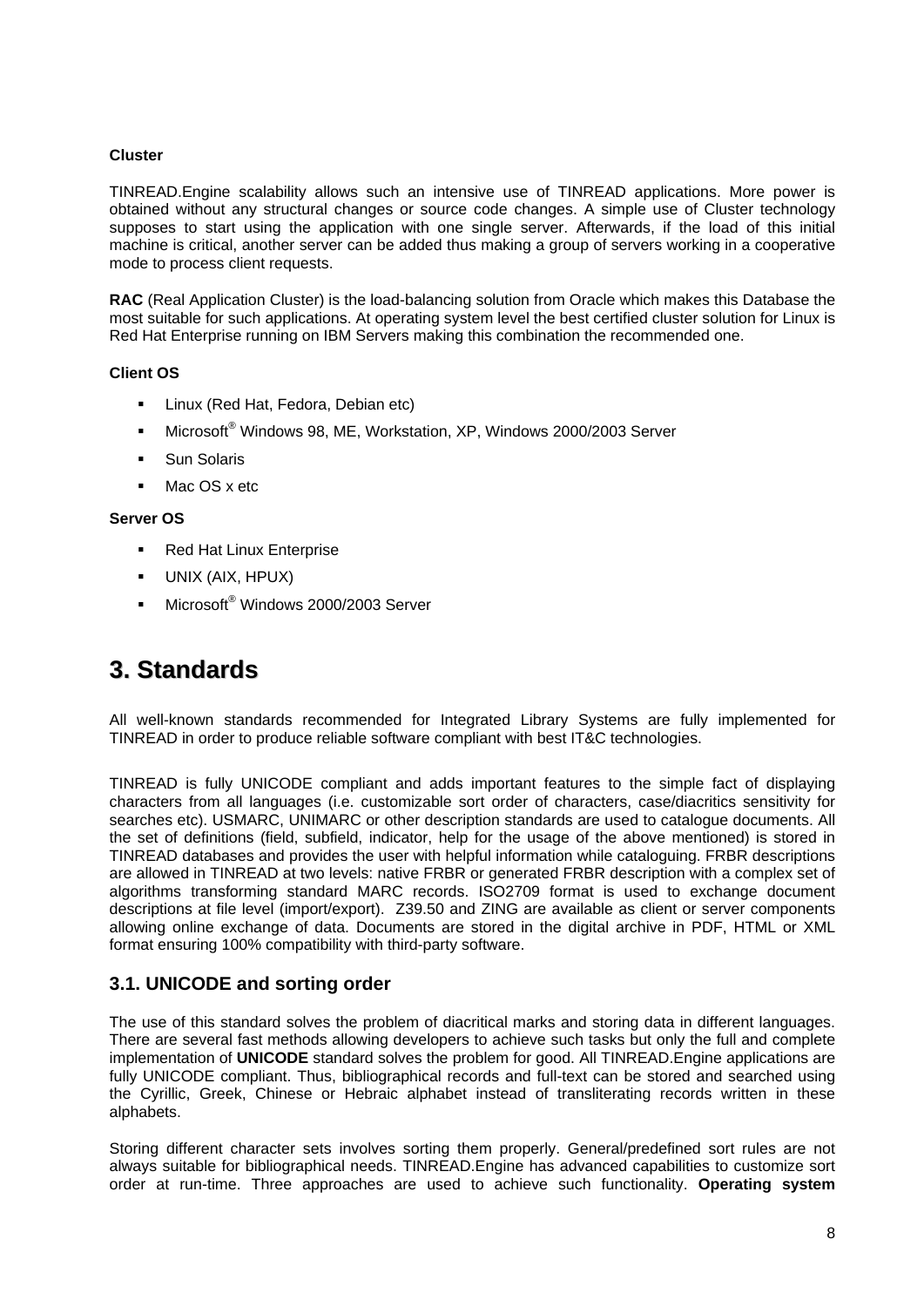capabilities (especially on Linux/UNIX systems) allow System Administrator to modify system wide settings defining the sort order for UNICODE table. More specific options are available at **database** level in both PostGresql and Oracle allowing Database Administrator to chose from a wide set of rules. Modifying these predefined settings is also an option. More advanced options are implemented at **application** level by TINREAD.Engine itself. The mechanism uses two separate fields to store a traditional field. One of them is the display value of the field (the content) and the other is the sort value of the same field. Defining such rules users can modify the sort order as they wish at the very time of inputing data.

#### **3.2. MARC formats and FRBR**

TINREAD systems can use bibliographical description standards like **UNIMARC**, **USMARC** or other. Bibliographical database consists of three containers, each one needing to be filled with appropriate definition. These containers are /B, /A and /H. First of all, at system setup these containers are loaded with MARC definitions for the chosen standard. Forms are built based of these definitions, and users can input data. There is no difference in using UNIMARC or **CNMARC** or else, each standard assuming the same operations to be performed at system setup.

State-of-art technology used by TINREAD allows cataloguing and displaying bibliographical data in **FRBR** format [www.ifla.org/VII/s13/frbr/frbr.htm]. There are two levels of accuracy for FRBR descriptions. First level allows cataloguers to input records in MARC format and to display them in MARC or FRBR. Complex and sophisticated algorithms as well as TINREAD database architecture make this conversion possible and accurate. Bibliographical records (i.e. /B container) are divided in three logical areas: **Work**, **Expression**, **and Manifestation**. The /H container is directly connected to **Item** entities of FRBR descriptions. Second level of accuracy is achieved with native, originally FRBR catalogued records – one of the most advanced cataloguing capability of a modern ILS system as TINREAD.

This approach has many benefic implications for TINREAD users. First of all it makes possible the advanced FRBR navigation style through TINREAD bibliographical data. Bibliographical records are well organized and coherent thus avoiding the unpleasant situation of several screen pages with records having the same title (Poetry or Works for example). The ability of automatically converting bibliographical data from MARC to FRBR and vice versa makes TINREAD a powerful tool for training. Cataloguers can use the system to check how a bibliographical description is represented in each format and also to get used to FRBR descriptions, especially for complex ones.

The **entity-relationship** analysis reflected in the FRBR model serves as a useful conceptual framework for a re-examination of the structures used to store, display, and communicate bibliographic data. Further more FRBR offers capabilities of restructuring MARC record formats to reflect more directly the hierarchical and reciprocal relationships outlined in the model. This is a proper model for the so-called "multiple versions" issue. This model could also be expanded in depth to create a fully developed data model that would serve as the basis for the design of an experimental database to assess the efficiency and effectiveness of a database structure patterned on the model.

The data included in FRBR pertain to textual, music, cartographic, audio-visual, graphic and threedimensional materials; they cover the full range of physical media described in bibliographic records (paper, film, magnetic tape, optical storage media etc.); they cover all formats (books, sheets, discs, cassettes, cartridges etc.); and they reflect all modes of recording information (analogue, acoustic, electric, digital, optical etc.).

#### **3.3. Output formats**

Bibliographical data stored by the system is displayed to its users using different formats, each suitable for a certain type of user. Records can be displayed in **FRBR**, **MARC**, **ISBD** or **Labeled** format just by clicking the appropriate button on screen. The Bibliographical References standard **ISO 690:1987** can be also used to format data on screen. This is useful because it allows users to easily make bibliographies directly on screen without the need of running one of the system reports. User searches the records, then selects the interesting ones, then chooses to display them all in bibliographical references format and finally prints the bibliography or saves it to a file or sends it by email.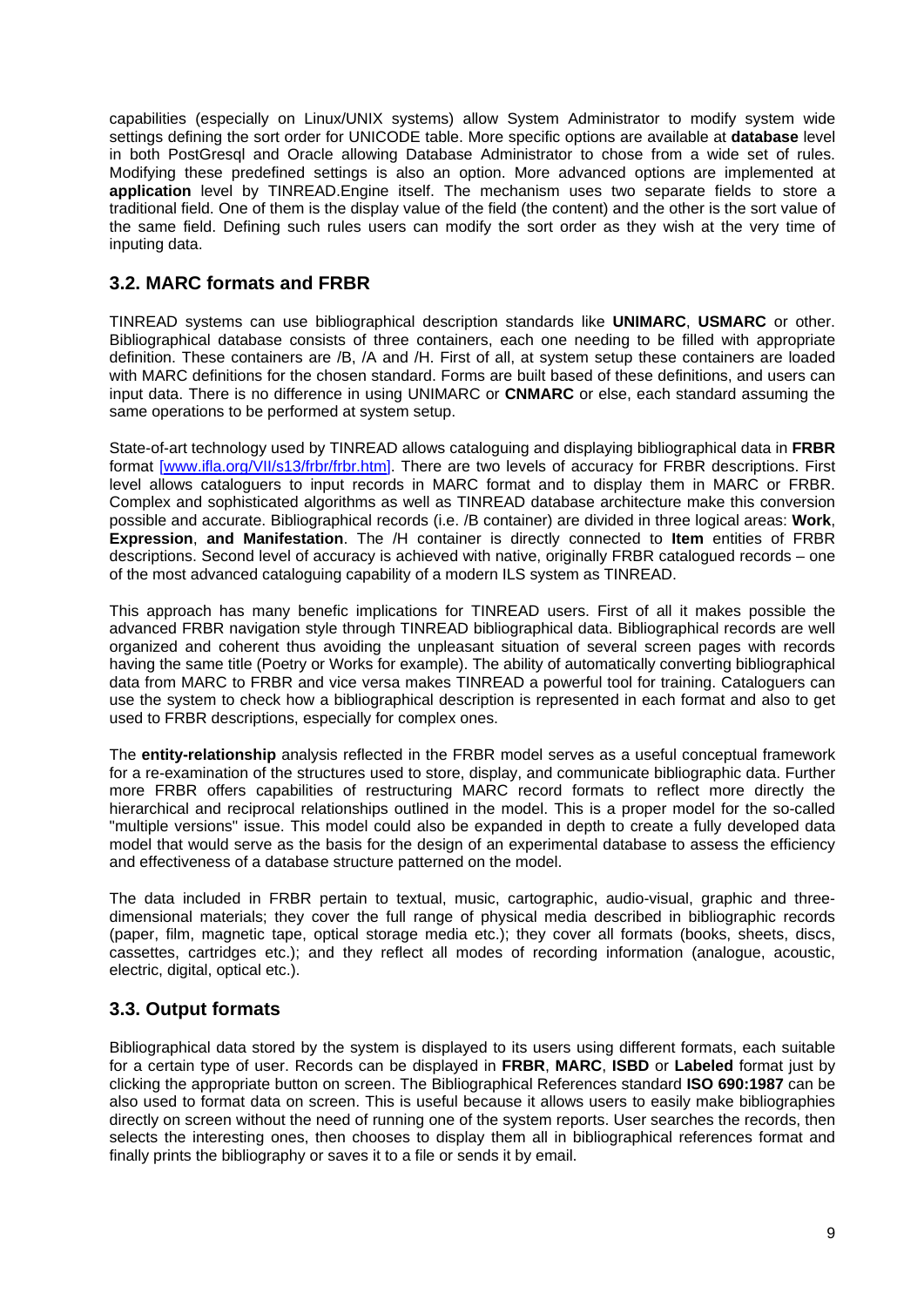More complex output formats assume running a report option. Large amount of data can be searched, sorted, indexed, sophisticatedly formatted finally producing a report file in any of the following formats: **RTF**, **PDF**, **HTML**, **XLS**, **CSV** and **XML**. Report generation is fully customizable in TINREAD and interactive tools allow System Administrator to define or customize reports simply by drag&drop. **JasperReports** and the interactive report development tool **iReport** are used for such tasks.

**JasperReports** is a powerful open source Java reporting tool that has the ability to deliver rich content onto the screen, to the printer or into RTF, PDF, HTML, XLS, CSV and XML files. It is entirely written in Java and is suitable for use in Java enabled applications, including J2EE or Web applications, to generate dynamic content.

**iReport** is a visual reporting tool based on JasperReports written in 100% pure Java. It can manage charts, images, subreports. Data can be retrieved using JDBC, TableModels, JavaBeans, XML, Hibernate, CSV and it supports output in RTF, PDF, HTML, XLS, CSV and XML.

#### **3.4. Offline data exchange**

The Import/Export module of TINREAD.ILS allows bibliographical data to be stored in or to be extracted from system's databases. The two file formats used directly by TINREAD Import/Export operations are **ISO 2709** and **XML**. If TINREAD needs to exchange data with an alien system which is not able to read any of these two file formats, or even if it decrypts the file format it stores the data at a logical level in a different manner than TINREAD, then a file format conversion is needed.

Specialized tools are built for many other file formats such as but not restricted to TXT, DBF, XLS, RTF. When importing data into TINREAD, a conversion of the alien system file format into ISO 2709 or XML is operated first. Finally the resulted file is processed by TINREAD. Exporting bibliographical data to such alien systems not able to decrypt ISO 2709 or XML requires the conversion of the exported TINREAD file to another file format supported by conversion tools as mentioned above.

**MARC4J** [http://marc4j.tigris.org/] package provides TINREAD access to a collection of MARC records in tape format. The MARCHandler interface provides methods to get information about the record label (record position 00-23), control fields (001-009) and data fields (010-999), including indicator values, tag names, subfield codes and data. The character encoding of the original records is preserved. Field data is returned in character arrays. The optional ErrorHandler interface provides methods to handle error messages. MARC4J is also a set of Java programs which allow TINREAD users to convert to and from the **MARC** file format (including full character set conversion) and other formats including **XML**.

The main goal of MARC4J is to provide an easy to use Application Programming Interface (API) for working with MARC and MARC XML in Java. MARC stands for MAchine Readable Cataloguing and is a widely used exchange format for bibliographic data. MARC XML provides a loss-less conversion between MARC (MARC21 but also other formats like UNIMARC) and XML.

The MARC4J library includes:

- An easy to use interface that can handle large record sets;
- Readers and writers for both MARC and MARC XML;
- A build-in pipeline model to pre- or postprocess MARC XML using any XSLT processor that supports the JAXP interface;
- A MARC record object model (like DOM for XML) for in-memory editing of MARC records;
- Support for data conversions from MARC-8 ANSEL, ISO5426 or ISO6937 to UCS/Unicode and back;
- Vendor neutral XML support through JAXP and SAX2, a high performance XML interface;
- Support for conversions between MARC and MARC XML;
- Tight integration with the JAXP, DOM and SAX2 interfaces;
- Easy to integrate with other XML interfaces like DOM, XOM, JDOM or DOM4J;
- Command-line utilities for MARC and MARC XML conversions;
- Javadoc documentation.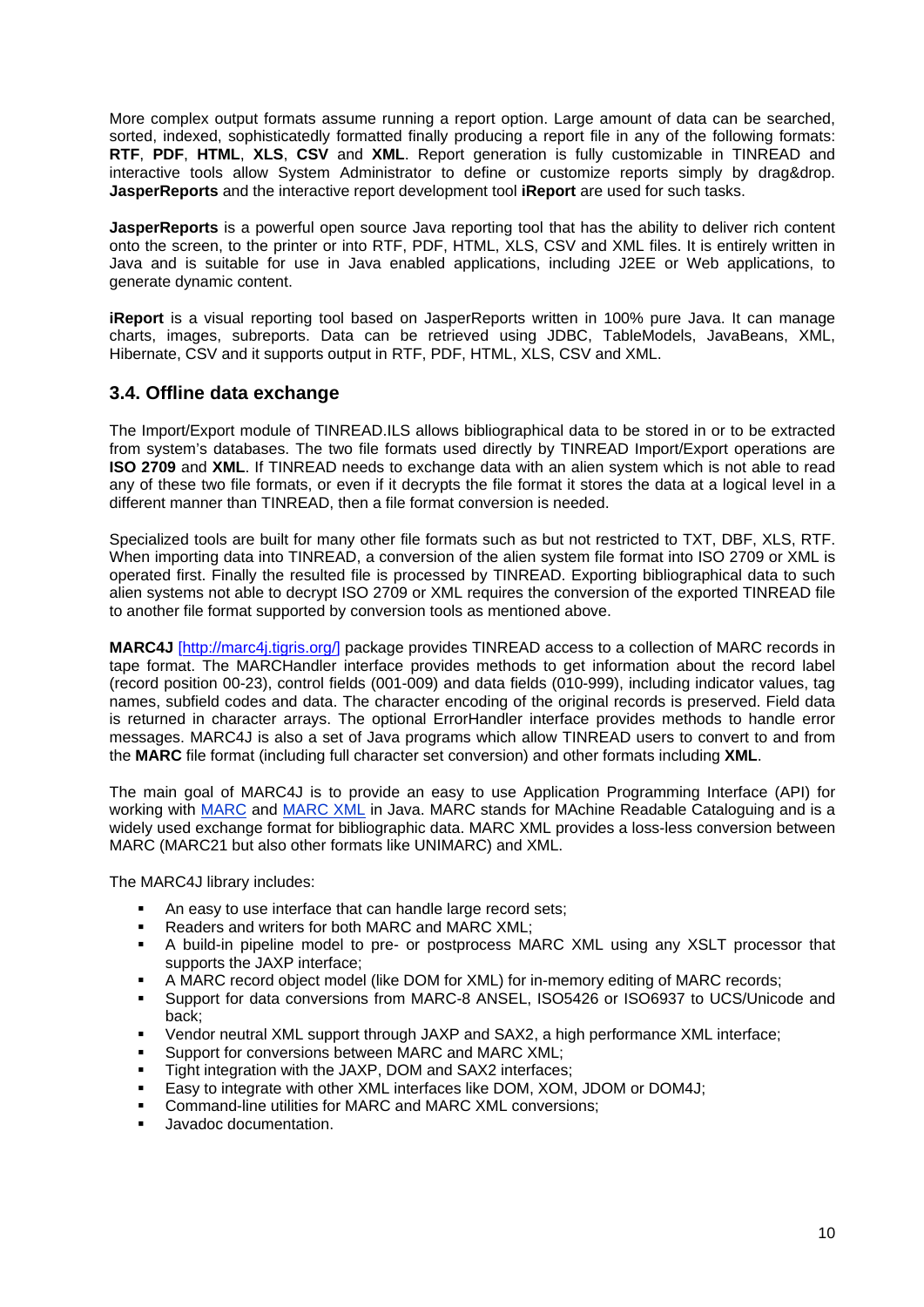#### **3.5. Online data exchange**

**Z39.50-2003** protocol as defined by http://lcweb.loc.gov/z3950/agency/document.html is fully available in TINREAD. Also, TINREAD is oriented to **ZING** protocol as defined by The Library of Congress at www.loc.gov/z3950/agency/zing/zing-home.html.

**Client** capabilities allow multiple, simultaneous Z39.50 calls from OPAC to different outside bibliographical sources. Together with an algorithm used for data de-duplication TINREAD OPAC gains the power of a Collective Catalogue allowing users to simultaneously view many different catalogues (from different libraries or from the same library) grouped together like one single (logical) catalogue.

**Server** capabilities allow TINREAD systems to be aggregated in complex projects, libraries consortiums, national collective (federal, shared) catalogues or else.

**TINREAD** is committed to **SIP2** protocol is order for its future releases to easily integrate self-checking equipments and security solutions aiming to fully automate bibliographic units circulation.

#### **3.6. Security**

Users authentication is mandatory in order to establish their access rights. This procedure can be performed by password authentication or LDAP integration. Communication between client and server is encrypted using a **x.509** digital certificate according to **ISO/IEC 17799**.

## **4. TINREAD.Engine**

As mentioned in the above chapters TINREAD.Engine is the platform used for the deployment of library specific applications (ILS) or other as shown in the following. This powerful set of tools includes two types of databases: **System Databases** (**SYSDBA**) and **Application Databases** (**APPDBA**). System Databases store all definitions, data and configuration parameters that define a specific application. Application Databases consist of several Containers (sets of databases) defined using a high level of data modeling thus allowing any library specific database to be obtained as a particular case of the generalized form.

Application development means in TINREAD.Engine terms, loading System Databases. This can be, and actually is performed by System Administrator based on the Application Implementation Plan. SYSDBA also stores the behavior of the generated application. Data input methods, validation, flow of inputted data, store and retrieval procedures and also application output are configured by data stored in SYSDBA. The highest degree of customization is guaranteed by these flexible procedures.

The most popular family of applications built with TINREAD.Engine is **TINREAD.ILS** with its three constructive versions: TINREAD.Mini, TINREAD.Standard and TINREAD.Expert. One can consider TINREAD.Mini as a specific version of TINREAD.Engine with particular data stored in SYSDBA. Modifying this data, system is easily changed and the upgraded version of the application will be TINREAD.Standard. Of course, such a procedure assumes that hardware requirements are met for the final product obtained as a result of the upgrade procedure.

TINREAD (TINREAD.ILS) family of applications means properly defining (configuring) data in TINREAD.Engine environment and afterwards just deploying the generated system to its users.

Up to now several standard (ILS) or extended (DLS) modules are defined in TINREAD.ILS: Cataloguing, Circulation, Acquisitions, Serials Control, ILL or else. Other similar or connected modules can be easily defined and used with this integrated system. Development plans include but are not restricted to the following modules:

- Digital References Services (*"Ask the Librarian"*)
- **-** Digital Documents Delivery
- **Local Community Services Information**
- University Curricula etc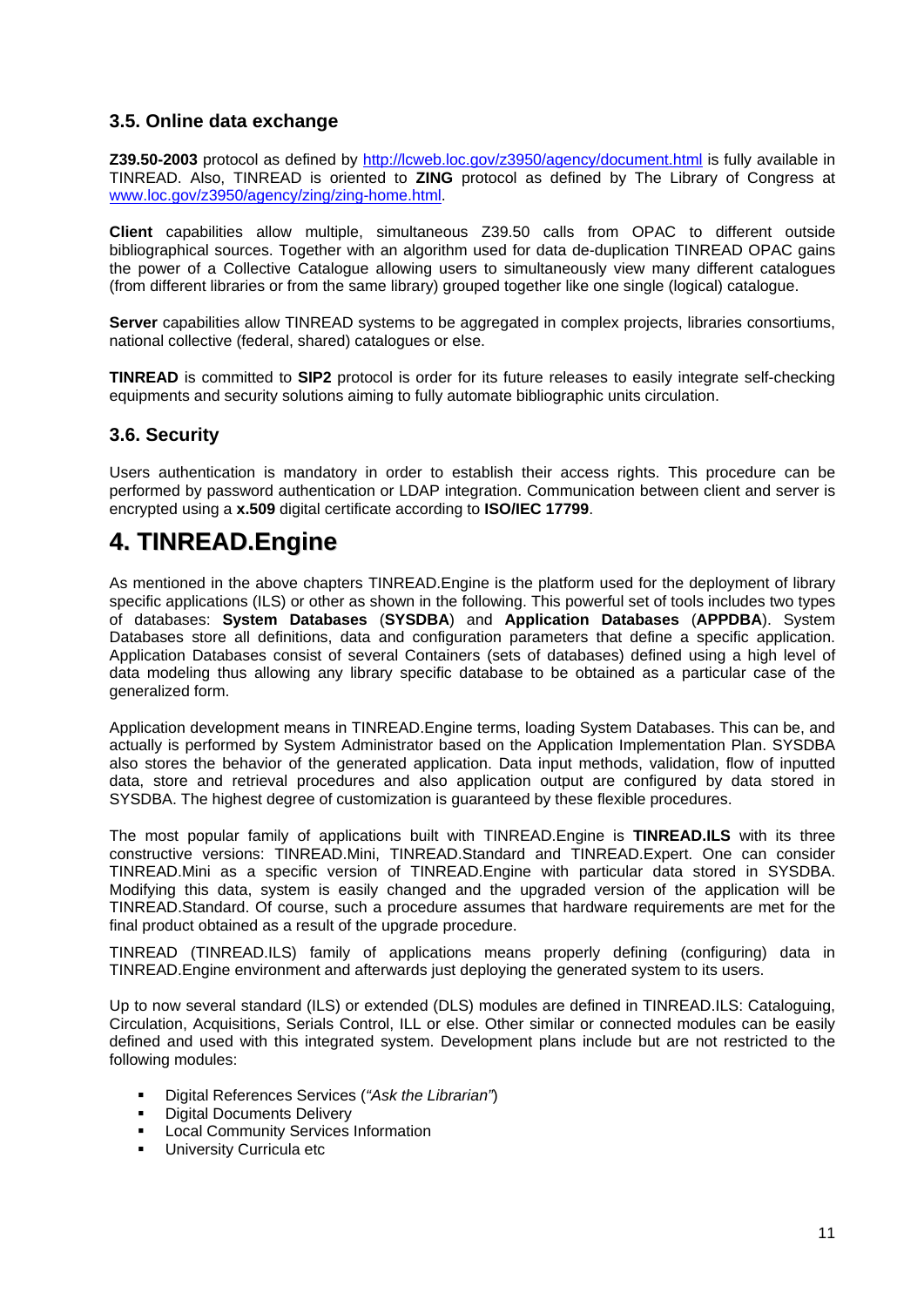Different configurations of the data stored in SYSDBA allow TINREAD.Engine to perform different functionality as needed. Other integrated systems obtained with the same procedures as TINREAD.ILS, or otherwise said other configurations of SYSDBA databases generate any of the following applications:

- **TINREAD.Archive** Digital Archive System designed for companies and institutions to build their own digital archives replacing all hard copy documents.
- **TINREAD.Laws** Legal Database with full-text and analytic capabilities.
- **TINREAD.Products** Company Products Database used for the management of big companies' products, specifications, attached multimedia materials (brochures), stock quantities etc used for marketing purposes.

A step by step list of operations needed to build an application in TINREAD.Engine is presented in the following sub-chapters. Once again we will make a note that everything is done at run-time without changing the source code.

#### **4.1. Data containers**

TINREAD.Engine defines three Containers able to store records descriptions. Two of them allow qualifiers describing the qualities of the records and one allows quantities description. These containers are generalized forms of typical databases used by integrated library systems.

- $\blacksquare$  /B Bibliographic (quality 1<sup>st</sup> level)
- $\blacktriangleright$  /A Authorities (quality  $2^{nd}$  level)
- $H Holdinas$  (quantities)

Any of these three Containers can be populated with data thus specifying the bibliographical format used. UNIMARC, USMARC, CNMARC, RUSMARC or any other set of data organized with the same structure can be inputted in SYSDBA containers. This way, fields, subfields, indicators, allowed values and validation rules, associated labels, contextual help or other information are defined at run-time by System Administrator (**SA**). Two or more definition sets can coexists in TINREAD at the same time allowing bibliographical records to be stored in different MARC formats in the same TINREAD implementation.

Data available in these Containers are directly used to build application Forms. Using forms application input is performed and the collected data (bibliographical data) is stored in APPDBA databases.

Further on supplemental Containers are defined by TINREAD.Engine. **Patrons** Container (/P) and **Transactions** Container (/T) are two other fully customizable sets of databases with similar structures as the ones above. System Administrator can manage Patrons registration fields, subfields or indicators needed to control Patrons records and Circulation. Also full control over Circulation transactions is available to SA. The rest of the functionality for Circulation module is achieved using the **Alerts** Mechanism consisting of triggers defined in the system setup procedures.

The other two traditional modules (Acquisitions and Serials Control) needed by an ILS are using two supplemental Containers called /S (**Suppliers**) and /O (**Orders**). Data stored in /S Container defines the full description for bibliographical units suppliers (resellers, distributors, book shops etc). These records defined by /S can be related to records stored in other containers using a similar set of relations (ex. /S connected with /H in order to order items) thus creating records in /O Container. Also an Alert mechanism is available to System Administrator allowing the full control of events in the above mentioned modules. TINREAD.Engine is committed to **ISO 9735 EDIFACT** standard to make the ordering process easier for libraries (data exchanging with suppliers).

#### **4.2. Data flow**

Bibliographical records defined by data stored in SYSDBA are connected one to another using a relational mechanism. The relations between fields or subfields are also stored in SYSDBA databases. This is a powerful approach for data modeling at application level and allows also controlling the flow of data from one module to another. Obviously /B (bibliographical records) and /A (authorities) are connected via *many-to-many* relations. Also /B (bibliographical records) and /H (holdings) are connected using just *one-to-many* relations.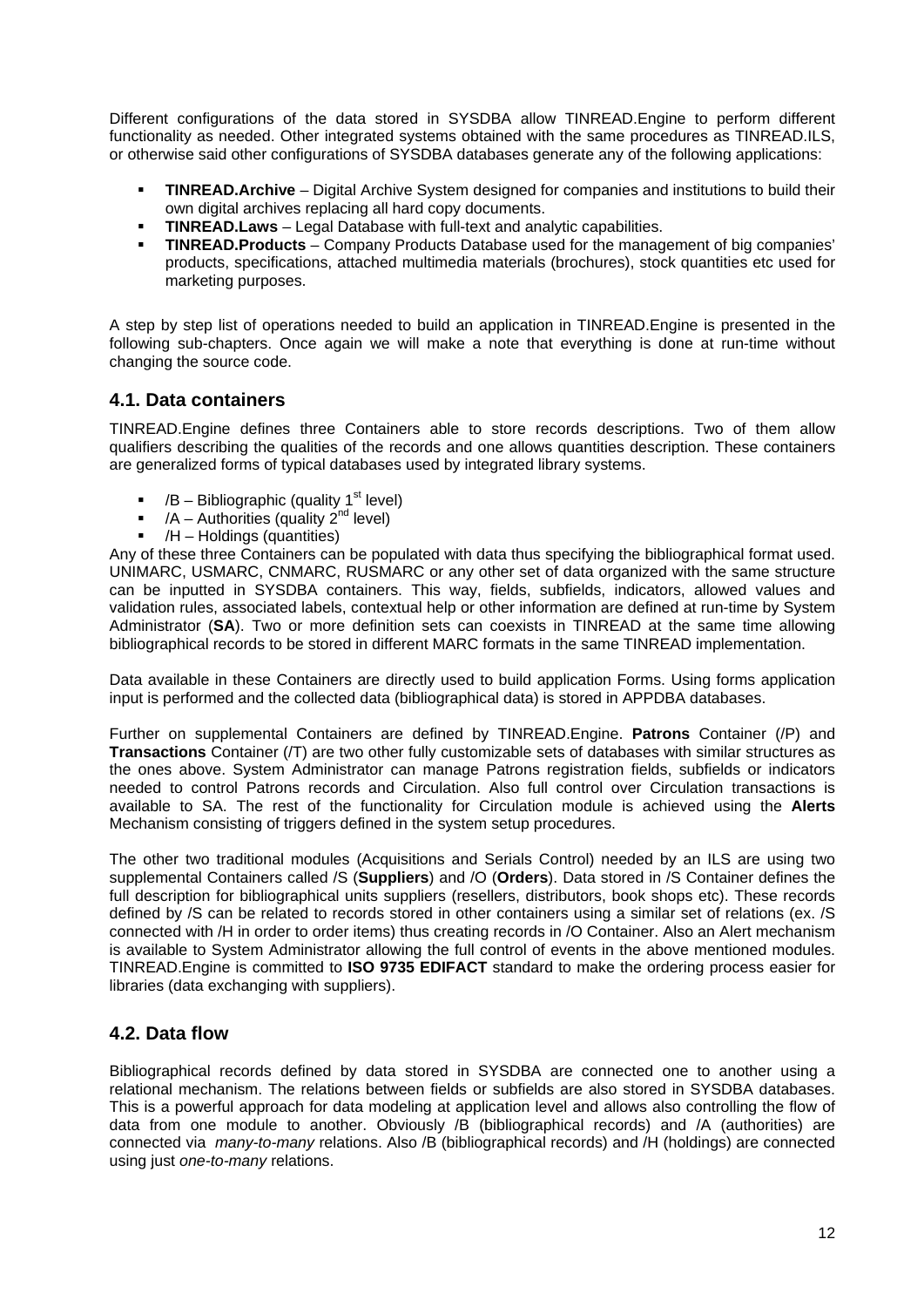The flow of data inside APPDBA databases is fully customizable. Also the flow of data between different departments of the library is performed. Each library has its own specific activities and organization chart and needs a system capable to be perfectly mapped on these. Allowing SA to configure forms, relations, flow of data, user classes, users, menus, submenus, lists, filters and access rights to these objects the complete set of tools is available to model the desired application.

#### **4.3. Forms**

SYSDBA Containers store records defining application forms. Based on these definition forms are built dynamically at run-time by TINREAD.Engine. The appropriate code generating labels, check-boxes, dropdowns and other objects is automatically produced by the system.

Each module has forms available for it. Each record type (book, serial, A/V, borrower record, supplier record etc) can be edited with one or many forms. Depending on the access rights assigned to them after the authentication procedure users gain access to one form or another.

There is no restriction in the number of forms attached to a record type populating one of the Containers and also there are not restrictions for the total number of forms available to one user to edit a certain record type.

#### **4.4. Data input and validation**

Input data validation is a very important procedure for a robust application. TINREAD validation is performed at three levels. **First**, just by defining MARC formats to be used with the application indicators specify possible values for a field or subfield. According to these definitions the appropriate code defining the input Form is generated at run-time allowing users just to choose from a restricted set of options and not allowing them to input free text. A **second** level of input validation is performed using regular expressions for field validation. This means the input should obey a certain rule described with usual regular expressions syntax. If the free text input doesn't conforms to the validation rule user is requested to make the appropriate adjustments. The **third** level of validation for data input is achieved via authority lists control meaning that data is checked against a table filtered or not.

#### **4.5. Users and user classes**

TINREAD.Engine allows SA to define User Classes and their access rights to different objects. Each user allowed to use the system is assigned to one or more User Classes. Access rights are inherited from the attached User Classes or can be directly assigned to a particular user. This scheme allows SA to configure application modules and each operation performed by specialized stuff members.

Controlling access rights to different area of bibliographical records means controlling bibliographical authority level. Such capabilities are mandatory for the process of shared cataloguing (national wide).

Please check also the *Access Rights* section to see which objects access rights restrictions apply to.

#### **4.6. Menus and submenus**

Application menus and submenus are also stored in SYSDBA area. TINREAD.Engine provides an easy to use interface allowing SA to define the whole structure of application menus. The end node of a menu or submenu is associated to a list.

System Administrator can fully customize all of these objects in order to customize the application or simply just operating the translation in an alternative language.

#### **4.7. Lists and Filters**

A list allows users to browse or edit data in the associated database. The list has one or more filters that can be selected with a drop-down menu. Filters apply to view only certain sets of records meeting the criteria defined by the filter. For example SA can configure different filters for Transactions database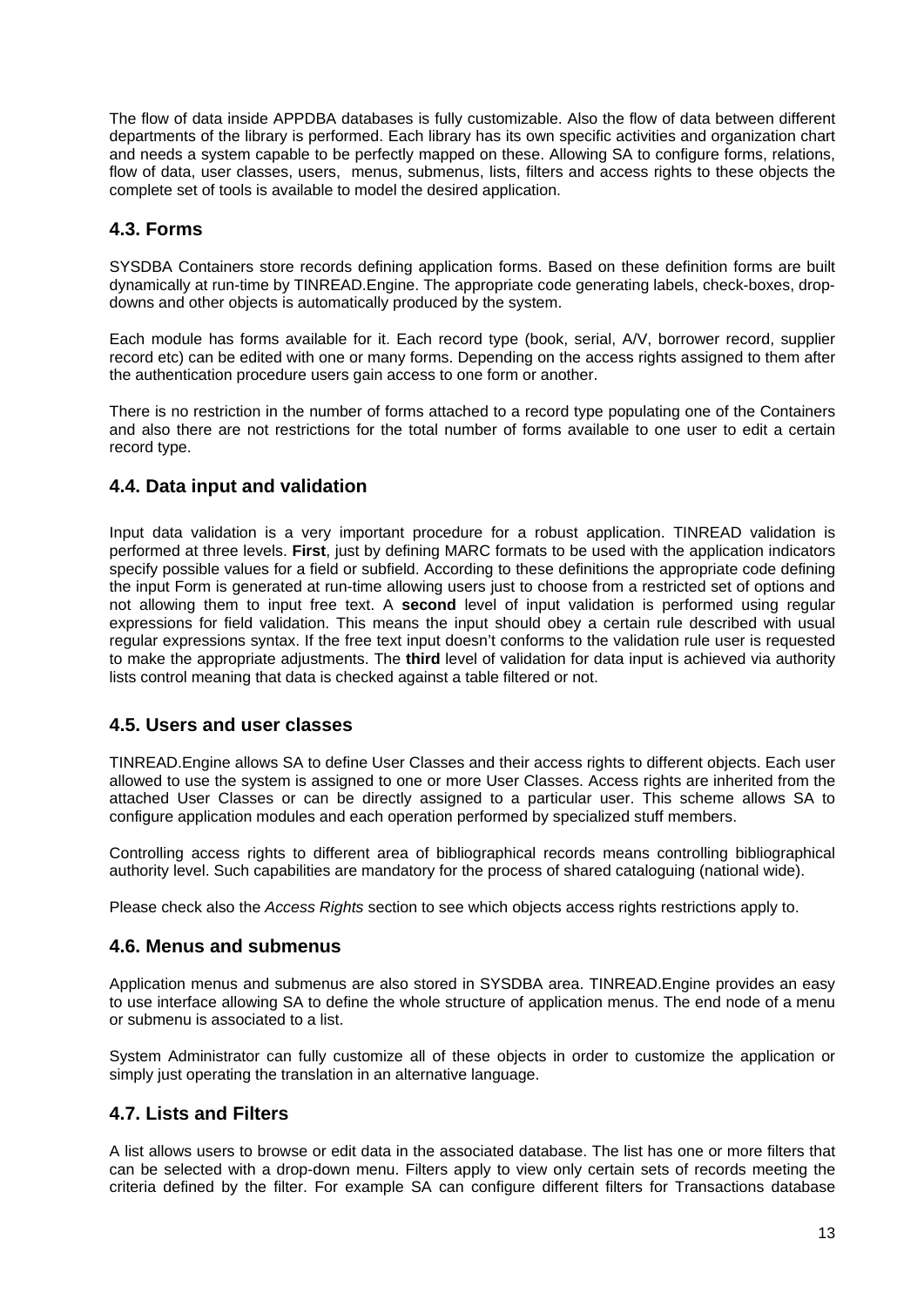(Circulation) allowing users to check which borrowers overdue their borrowing period first time (appropriate filter defined) or second time (another filter). Another simple application is to associate filters to Authorities database. Different filters are defined at startup allowing users to check the list of Authors or Editors or Corporate Authors by simply selecting the appropriate filter applied to Authorities Database.

#### **4.8. Access rights**

Access rights defined to control access to data stored in APPDBA apply to all objects available to users. One user gains access rights after logging into the system. User rights are inherited from User Class(es) the user belongs to or can be directly assigned to a particular user by SA.

Menus, submenus and lists (end nodes) can be either available or unavailable to a user. One filter or another can also be active or not for a particular user.

When a list is browsed user can have or have not access to:

- just browsing data
- **adding records**
- modifying existing records
- **deleting records**

Using a form users gain access to fields. For each field users can be granted with the following:

- no access at all
- view the field
- **EXECUTE:** insert new values for the field
- modify the field
- delete the field (any occurrences but not all of them)
- deleting all occurrences of a field

Please make a note this section does not include access at application level (ex. "maximum loan limit for a certain borrower class" or anything else similar). These values are application specific parameters defined at application setup phase (user classes, branches, borrower classes, loan limits, access limited by IP address, time:hour etc). TINREAD.Engine setup refers especially to a higher level of customization: properties of the **generated application**.

#### **4.9. History**

Each transaction involving database modifications is logged. The modified record is stored in a Trash database and can be recovered at any time. Also a timestamp is generated, a description of the operation and the user name are attached to the modified record. Finally the record can be purged from the Trash database if user has the appropriate access rights. These are application level transaction logging capabilities available in TINREAD. Oracle Database has its own transactions logging capabilities at physical level.

#### **4.10. Searches and Runtime indexes**

Fields defined in SYSDBA Containers can be used to build indexes thus generating data to search against. This association is done by SA allowing runtime indexes to be built. Fields involved in user searches and their order on the screen are also defined by SA.

#### **4.11. Reports**

Complex reports grouping large amount of data can be defined using interactive tools. Data is first of all selected from the database using search forms defined by SA by simply selecting the appropriate search fields and validation rules that apply to them. Then application databases are searched to meet user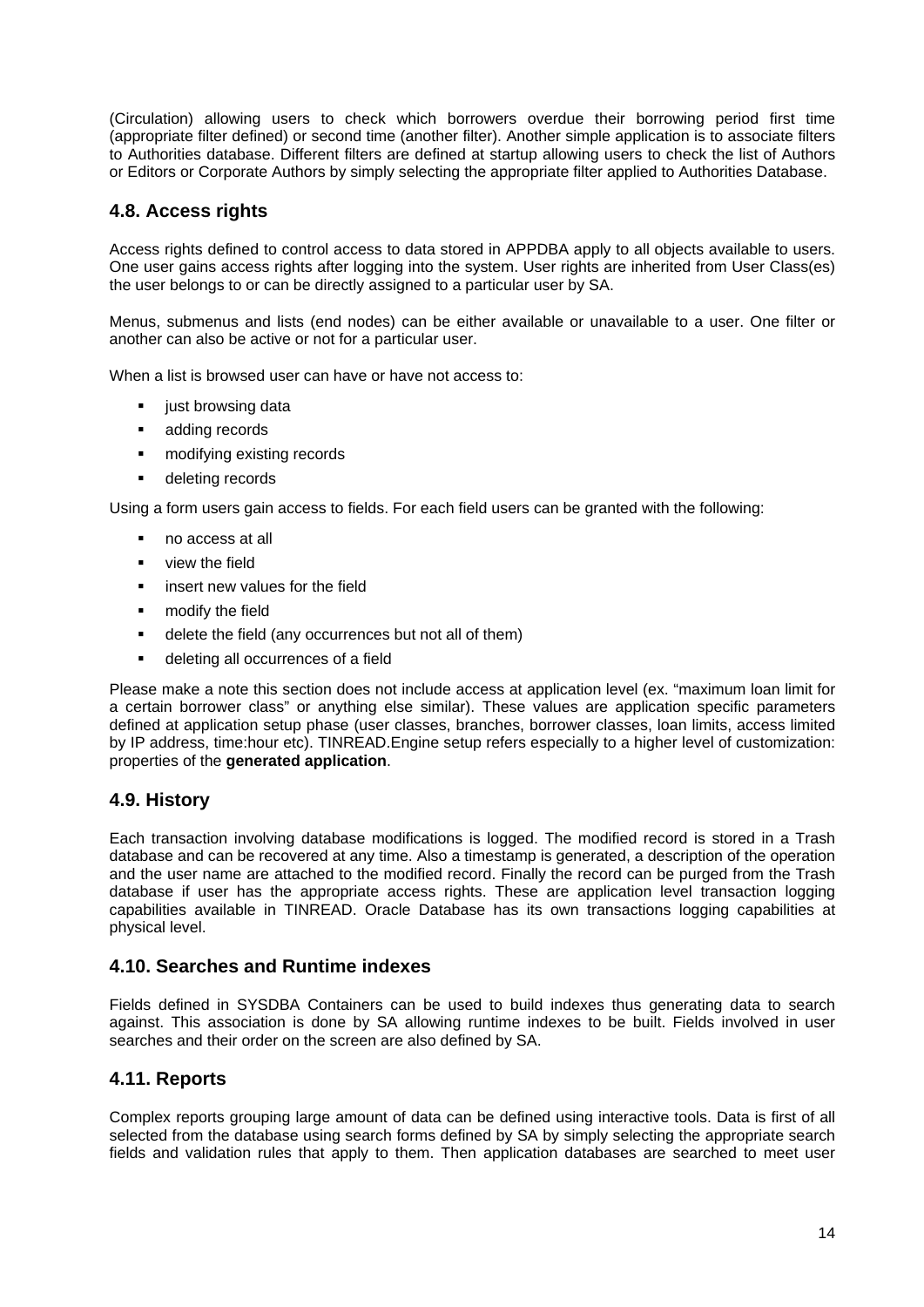specified criteria. The resulted set of records can be edited (adding more records or removing records) and the final set of data is used to perform the report.

Output format is designed by SA using drag&drop procedures with graphical interactive tools. The final result is a file in any of the following formats: **RTF**, **PDF**, **HTML**, **XLS**, **CSV** and **XML**.

#### **4.12. Translation**

Any TINREAD.Engine application can be translated using a very easy to use procedure. System Translator has special access rights and logs into a special account. First he selects the language the translation is based on and then the target language the system is to be translated in.

Using this account he is able to translate any object on the screen just by pressing a keyboard keys combination when the mouse is placed over the object. The original value of the object is obviously displayed on the screen and the translated text can be entered. The new text immediately replaces the old one and user can instantly see the results on the screen.

#### **4.13. System Parameters**

Typical system parameters can be configured by SA modifying System Parameters database. Most of the ILS available on the market allows SA to customize the application only by editing this database. The operation is called parameterization and assumes minor or no changes in the structure of the application or its database, data flow or anything else as detailed in the above sub-chapters.

Parameterization is also available for TINREAD.Engine applications but this is the lowest level of customizing and configuring the application.

## **5. Configuration samples**

#### **5.1. TINREAD.Mini – Standalone**

#### **Hardware Specifications**

- **Processor:** 1Ghz or higher.
- **Total RAM:** Minimum of 256 MB (PostGresql Database, no more than 100,000 records).
- **Hard Disk Space:** 450MB Disk Space on local drive to full install TINREAD.Mini application and all the components needed; additional 1GB will be needed for data storage.
- **Monitor**: SVGA 1024x768 at least.
- **CD-ROM Drive**: 16x or greater.
- **Data Backup:** Backup Unit CD-RW, DVD-RW (with the appropriate capacity).
- **UPS Unit:** An Uninterruptible Power Supply (UPS) to protect your data in the event of a power failure. A surge protector is also recommended if an UPS is not available.

#### **Software Specifications**

- **Operating System:** Linux (Red Hat 9, Fedora Core 3, Debian etc), Solaris 10, Microsoft® Windows XP®, Windows 2000/2003 Server. You must have installed the latest available Patches and/or Service Packs from Microsoft. See Microsoft webpage to obtain the latest versions.
- **Database**: PostGresql 8.0 or higher (recommended), Oracle 10g or higher.
- **Web Server**: Tomcat 5.x
- **Web Browser**: Internet Explorer (v. 5.5 or higher), Netscape (v. 8.0 or higher), Mozilla Firefox, Opera.

*TINREAD.Mini System Requirements are subject to change.*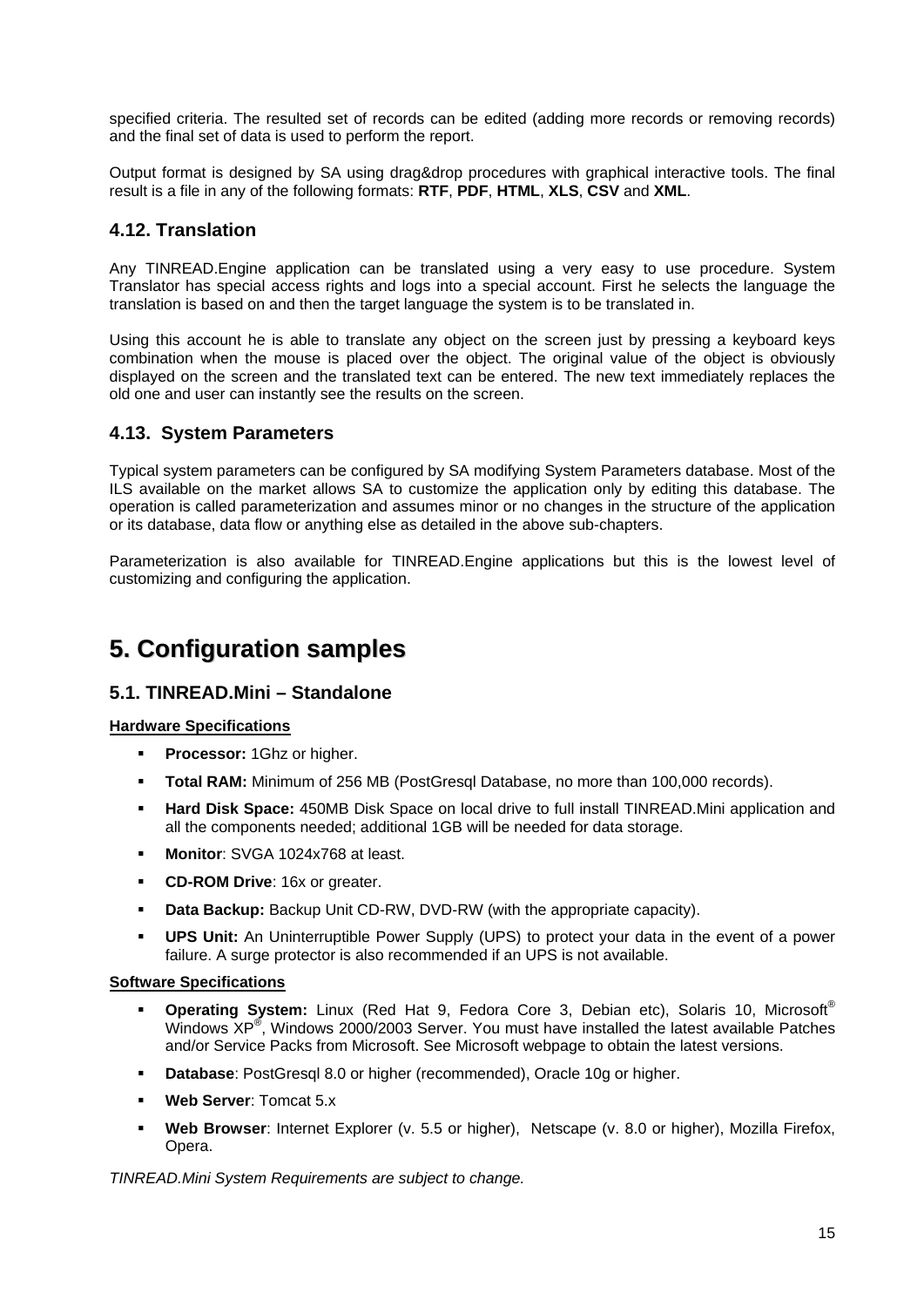#### **5.2. TINREAD.Standard – Multiuser**

**Client** computers must be compatible with TCP/IP protocol and must run a graphical Web Browser supporting Cookies & Java Script such as but not restricted to **Internet Explorer, Mozilla, Netscape, Opera**. Hardware specifications for the client side can be checked among Web Browsers specifications but usually this is not an issue since any computer able to browse the web should do.

#### **Server**

Hardware specifications for the **Server** must meet different criteria depending directly on system usage. In the followings two typical configurations are presented.

*First configuration* is designed for a small/medium library with no more than 10 simultaneous users online. *Second configuration* is a typical configuration for medium/large public/university library with no more than 100 simultaneous users.

**NOTE:** These two configurations are just samples and the system is not restricted to such fixed dimensions. Each system will be considered on a case-by-case basis and the hardware-software needs will be established as a trade costs/performance to better suit customer needs.

#### **Software Specifications - Server**

- **Operating System:** Linux (Red Hat 9, Fedora Core 3, Red Hat Enterprise, Debian etc), UNIX (AIX, HPUX), Solaris 10, Microsoft® Windows XP® , Windows 2000/2003 Server. You must have installed the latest available Patches and/or Service Packs from Microsoft. See Microsoft webpage to obtain the latest versions.
- **Database**: PostGresql 8.0 or higher, Oracle 10g or higher.
- **Web Server**: Tomcat 5.x, BEA WeLogic, Oracle AS, IBM WebSphere
- A **Firewall** system on TCP Port 8080 inbound/outbound is needed to prevent unauthorized accesses to the server.

*TINREAD.Standard System Requirements are subject to change.*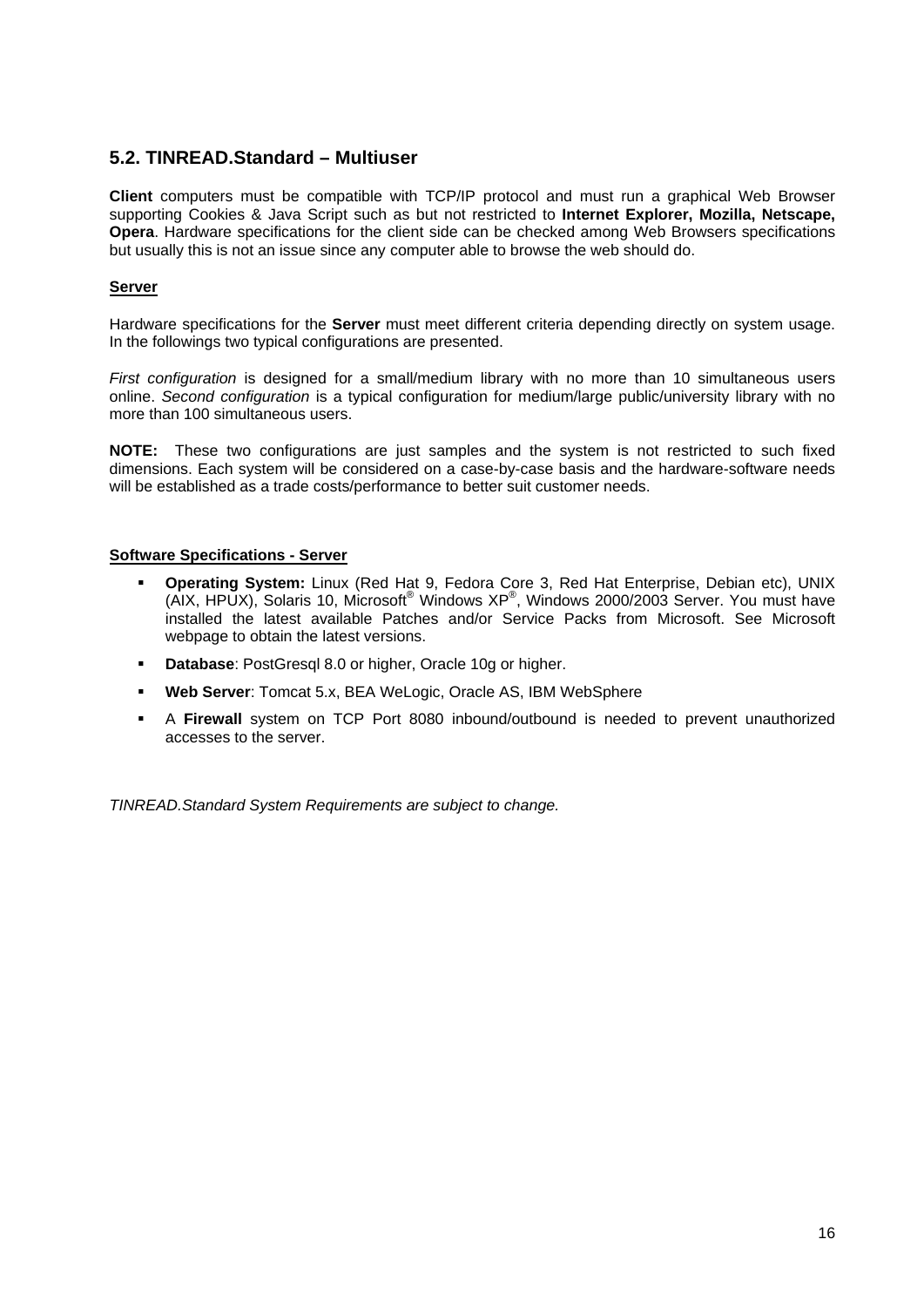#### **10 SIMULTANEOUS USERS APPLICATION**

#### **Application Server & Database Server & Mass Storage**

1 x HP tc2120 with 1 x Intel Pentium IV Processor at 2.8GHz Main Memory = 1GB Disks = 2 x 36GB (SCSI) Network Type =  $1x$  Gigabit Ethernet

#### **Technical data**

CPUs total  $no = 1$ Max Simultaneous Users = 10 Average Response Time = 0,82s





HP tc2120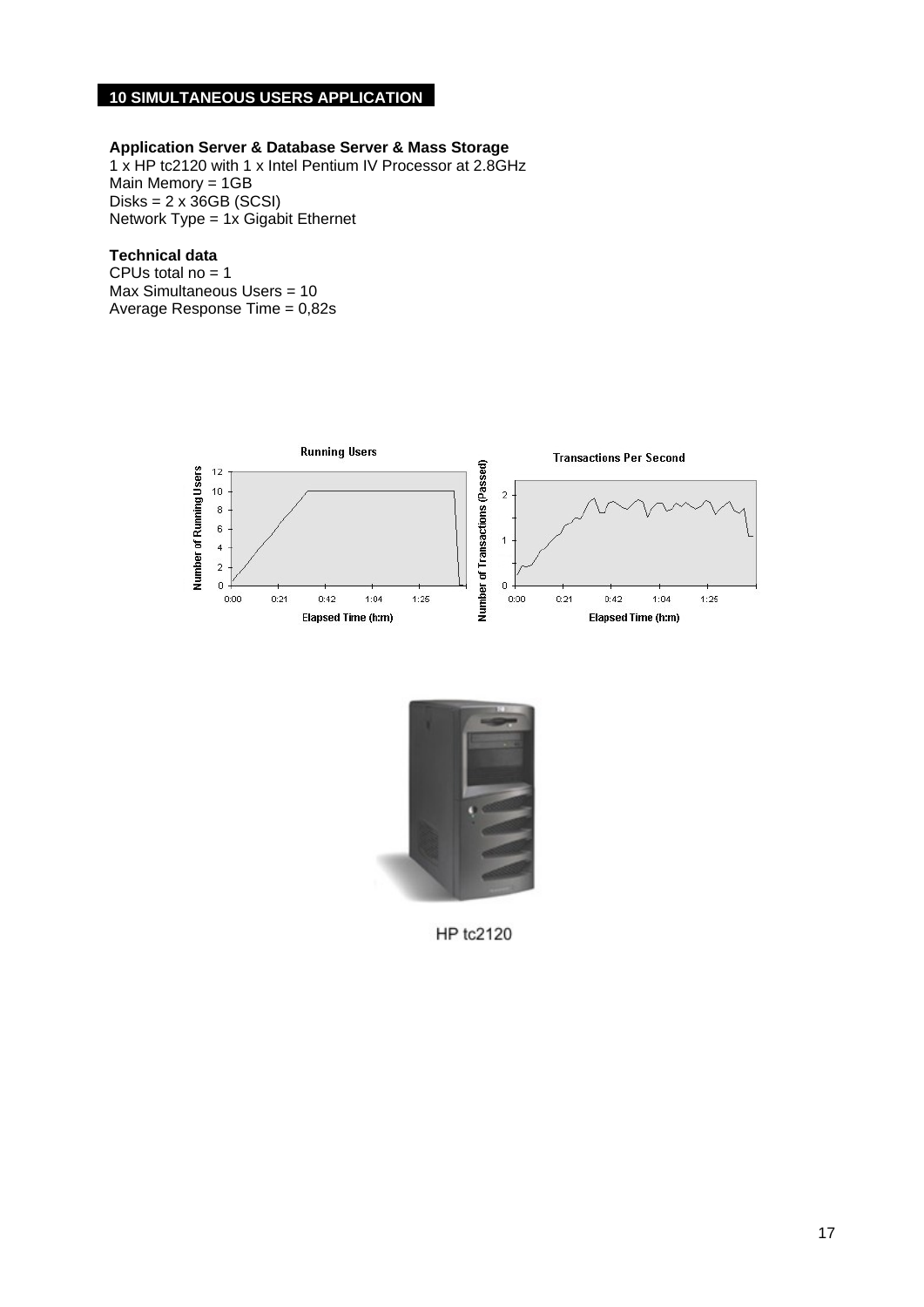#### **100 SIMULTANEOUS USERS APPLICATION**

#### **Application Server**

1 x Legend SureServerT630 with 4 CPUs x Intel Xeon Processor at 3.0GHz Main Memory = 8GB Disks = 1 x 18GB (SEAGATE ST318406LC SCSI) Network Type = 1x Gigabit Ethernet + 1x 100 BaseT Ethernet

#### **Database Server**

1 x Legend SureServerT630 with 2 x Intel Xeon Processor at 3.0GHz Main Memory = 3GB Disks = 1 x 18GB (SEAGATE ST318406LC SCSI) Network Type = 1x Gigabit Ethernet + 1x 100 BaseT Ethernet

#### **Mass Storage**

Needed for large amounts of bibliographical data. Legend SureFiber 400R2 6 x 18GB (Seagate ST318452FC 15K rpm)

#### **Technical data**

CPUs total  $no = 6$ Max Simultaneous Users = 100 Average Response Time = 0,63s

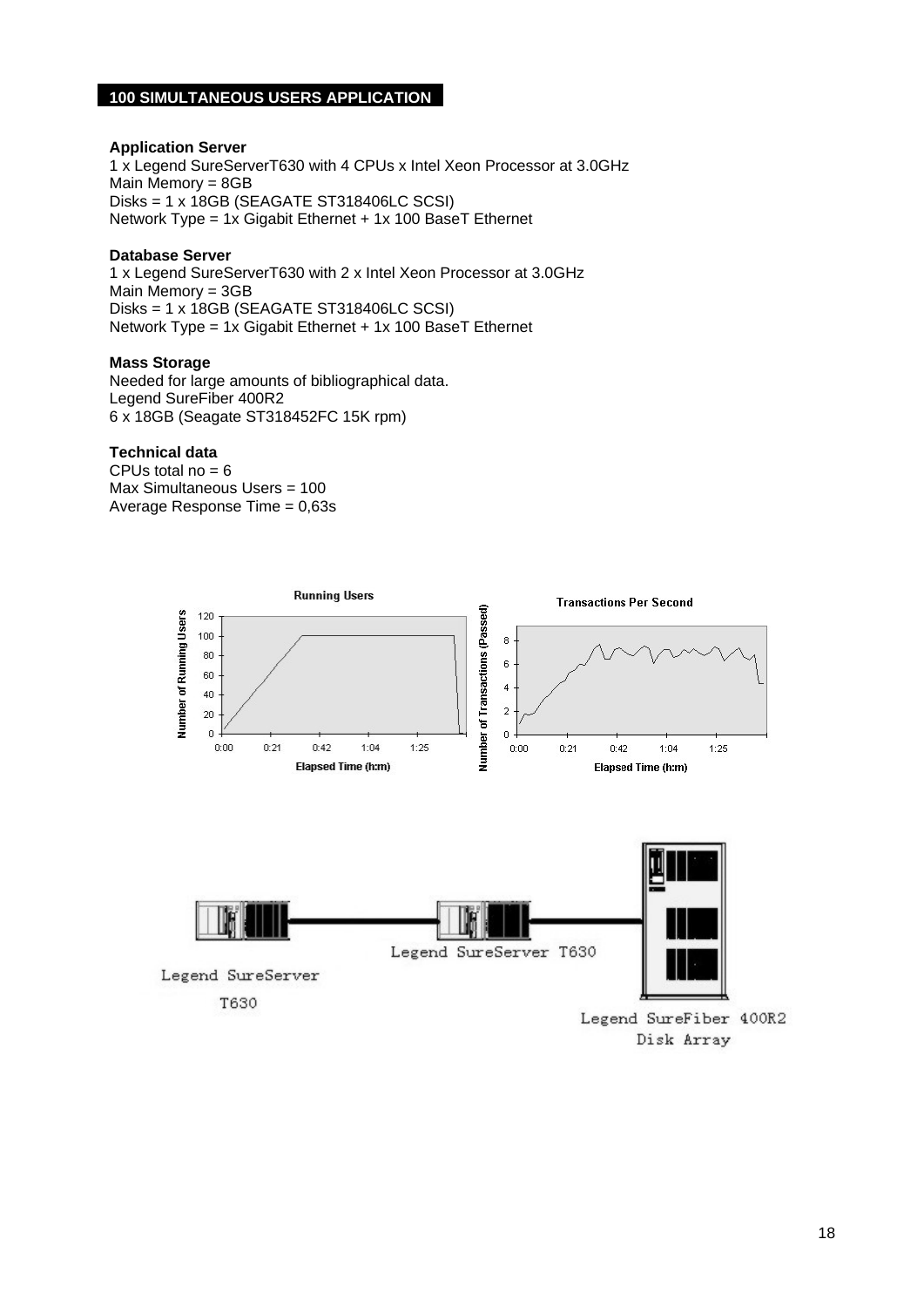#### **5.3. TINREAD.Expert – Cluster**

**Client** computers must be compatible with TCP/IP protocol and must run a graphical Web Browser supporting Cookies & Java Script such as but not restricted to **Internet Explorer, Mozilla, Netscape, Opera**. Hardware specifications for the client side can be checked among Web Browsers specifications but usually this is not an issue since any computer able to browse the web should do.

#### **Server**

Hardware specifications for the **Server** must meet special criteria depending directly on system usage. In the followings two typical configurations are presented.

*First configuration* is the best choice for a big campus with couple of tenth of branch libraries being able to serve 4,000 active users connected to the system. *Second configuration* applies to very big consortium of libraries with Wide Area Networks and huge amount of data flow. Such hardware configuration provides excellent performance for an environment with 20,000 open connections.

**NOTE:** These two configurations are just samples and the system is not restricted to such fixed dimensions. Each system will be considered on a case-by-case basis and the hardware-software needs will be established as a trade costs/performance to better suit customer needs.

**Mass Storage** requirements are calculated depending on client needs and type of materials to be digitized. Extensive details for hardware sizing are available in *TINREAD Hardware Sizing* brochure.

**Internet connectivity** between the Server and each Client requires a minimum of 32kbps non-latent bandwidth.

#### **Software Specifications - Servers**

- **Operating System:** Linux (Red Hat Enterprise), UNIX (AIX, HPUX), Microsoft® Windows 2000/2003 Server. You must have installed the latest available Patches and/or Service Packs from Microsoft. See Microsoft webpage to obtain the latest versions.
- **Database**: PostGresql 8.0 or higher, Oracle 10g or higher (recommended)
- **Web Server**: Tomcat 5.x, BEA WeLogic, Oracle AS, IBM WebSphere
- A **Firewall** system on TCP Port 8080 inbound/outbound is needed to prevent unauthorized accesses to the servers.

*TINREAD.Expert System Requirements are subject to change.*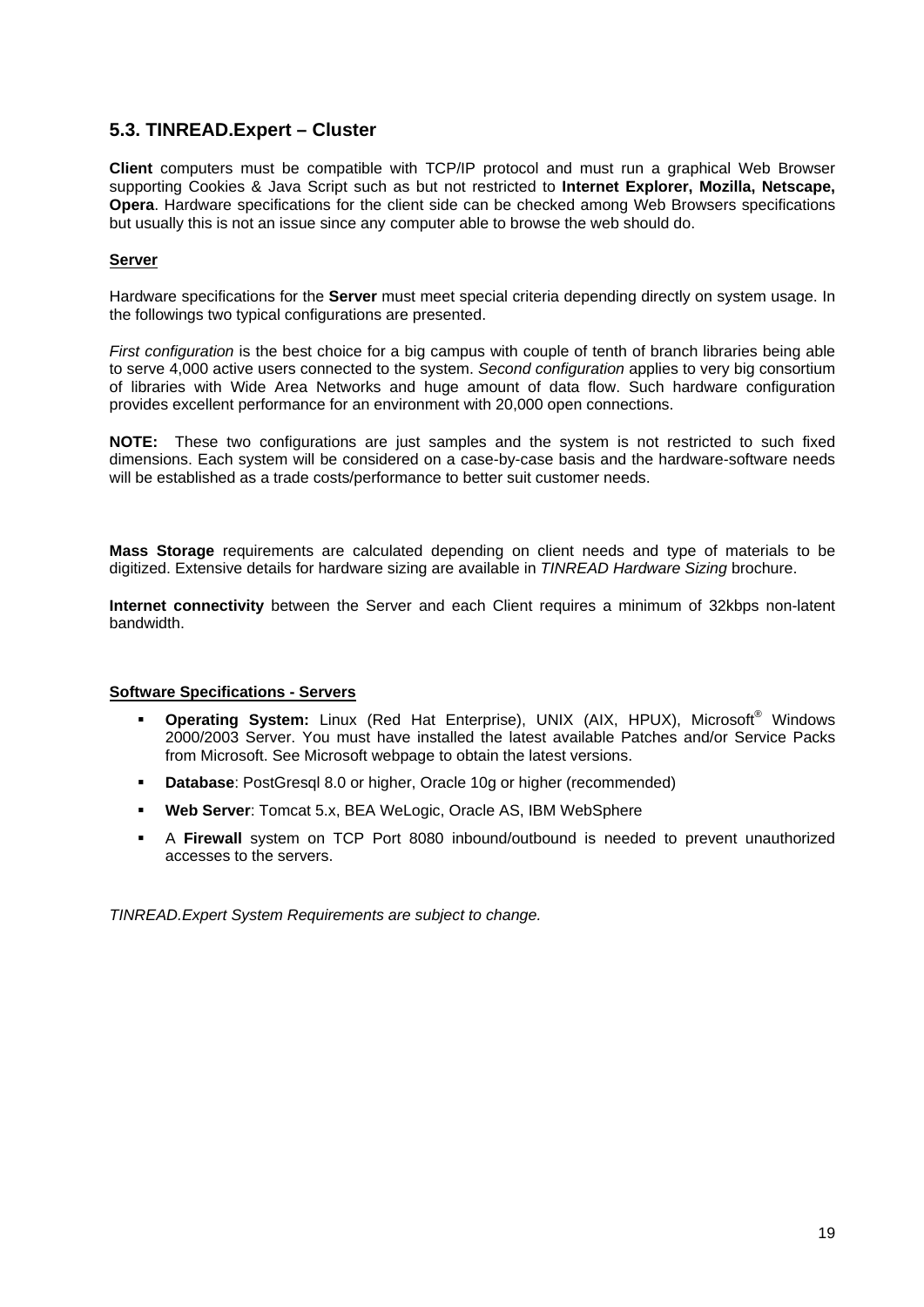#### **4,000 SIMULTANEOUS USERS APPLICATION CLUSTER**

#### **Application Cluster**

2 x HP9000 rp7400 each with 8 CPUs x PA8700 at 750MHz Main Memory = 32GB Disks =  $2 \times 36GB$  (internal) Network Type = 1x Gigabit Ethernet + 1x 100 BaseT Ethernet

#### **Database Cluster**

1 x HP Server rx5670 each with 4 CPUs x Intel Itanium 2 at 1GHz Main Memory = 48GB Disks =  $2 \times 36GB$  (internal) Network Type = 2x Gigabit Ethernet + 1x 100 BaseT Ethernet

#### **Mass Storage**

1 x HP Storage Works VA7400 45 x 36GB

#### **Technical data**

CPUs total no = 20 Max Simultaneous Users = 4,000 Average Response Time = 1,51s